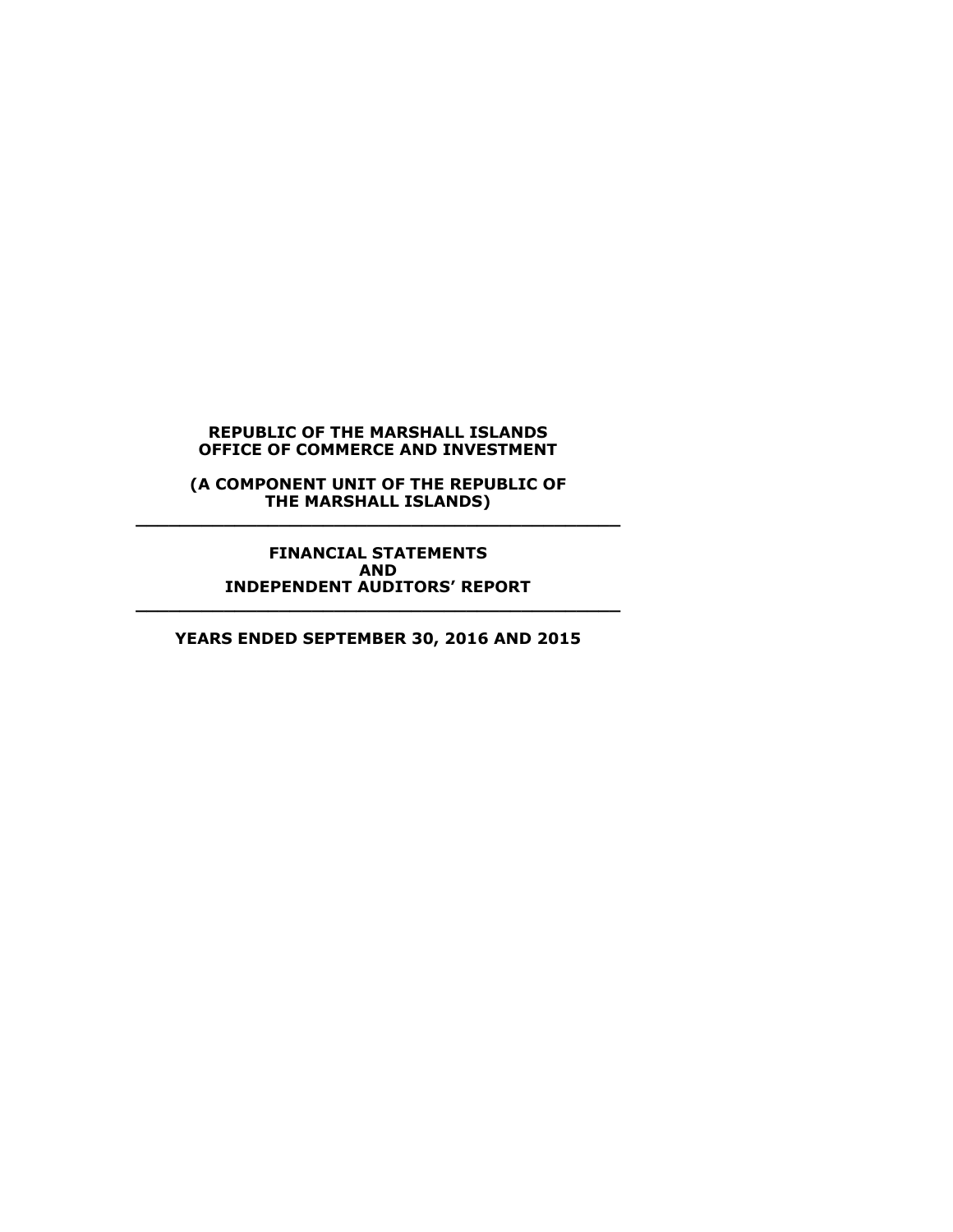#### **REPUBLIC OF THE MARSHALL ISLANDS OFFICE OF COMMERCE AND INVESTMENT (A COMPONENT UNIT OF THE REPUBLIC OF THE MARSHALL ISLANDS)**

Years Ended September 30, 2016 and 2015

Table of Contents

|      |                                                                                                                                                                                            | Page No. |
|------|--------------------------------------------------------------------------------------------------------------------------------------------------------------------------------------------|----------|
| I.   | INDEPENDENT AUDITORS' REPORT                                                                                                                                                               | 1        |
| H.   | MANAGEMENT'S DISCUSSION AND ANALYSIS                                                                                                                                                       | 3        |
| III. | FINANCIAL STATEMENTS:                                                                                                                                                                      |          |
|      | Statements of Net Position                                                                                                                                                                 | 8        |
|      | Statements of Revenues, Expenses and Changes in Net Position                                                                                                                               | 9        |
|      | <b>Statements of Cash Flows</b>                                                                                                                                                            | 10       |
|      | Notes to Financial Statements                                                                                                                                                              | 11       |
| IV.  | INDEPENDENT AUDITORS' REPORT ON COMPLIANCE WITH<br>LAWS AND REGULATIONS                                                                                                                    |          |
|      | Independent Auditors' Report on Internal Control Over Financial<br>Reporting and on Compliance and Other Matters Based on an<br>Audit of Financial Statements Performed in Accordance with |          |
|      | Government Auditing Standards                                                                                                                                                              | 17       |
|      | Schedule of Findings and Responses                                                                                                                                                         | 19       |
|      | Unresolved Prior Year Findings                                                                                                                                                             | 24       |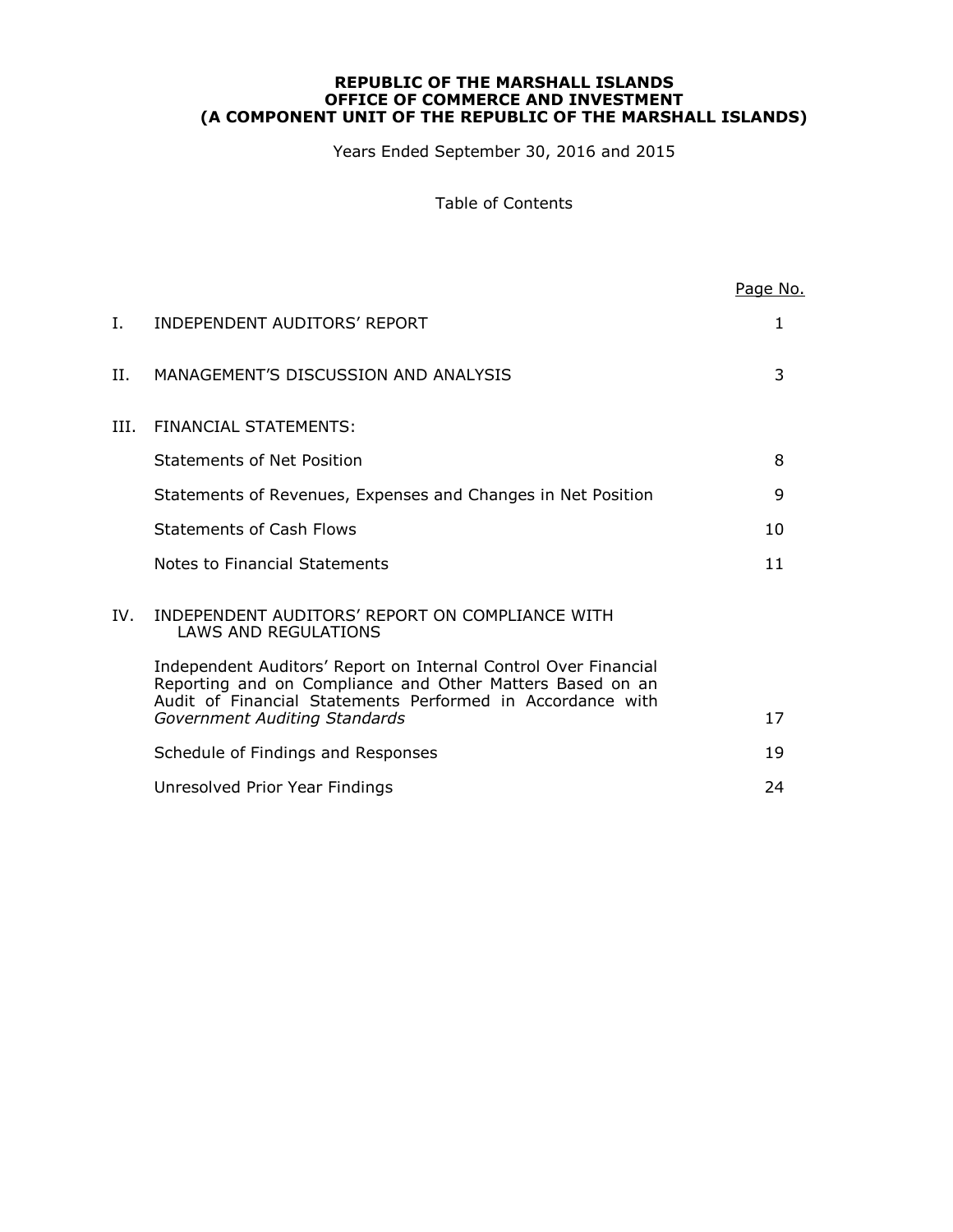# **Deloitte.**

Deloitte & Touche LLP 361 South Marine Corps Drive Tamuning, GU 96913 USA

Tel: +1 (671) 646-3884 Fax: +1 (671) 649-4265

www.deloitte.com

# **INDEPENDENT AUDITORS' REPORT**

Board of Directors Republic of the Marshall Islands Office of Commerce and Investment:

#### **Report on the Financial Statements**

We have audited the accompanying financial statements of the Republic of the Marshall Islands Office of Commerce and Investment (OCI), a component unit of the Republic of the Marshall Islands, which comprise the statements of net position as of September 30, 2016 and 2015, and the related statements of revenues, expenses and changes in net position and of cash flows for the years then ended, and the related notes to the financial statements.

#### *Management's Responsibility for the Financial Statements*

Management is responsible for the preparation and fair presentation of these financial statements in accordance with accounting principles generally accepted in the United States of America; this includes the design, implementation, and maintenance of internal control relevant to the preparation and fair presentation of financial statements that are free from material misstatement, whether due to fraud or error.

#### *Auditors' Responsibility*

Our responsibility is to express an opinion on these financial statements based on our audits. We conducted our audits in accordance with auditing standards generally accepted in the United States of America and the standards applicable to financial audits contained in *Government Auditing Standards,* issued by the Comptroller General of the United States. Those standards require that we plan and perform the audit to obtain reasonable assurance about whether the financial statements are free from material misstatement.

An audit involves performing procedures to obtain audit evidence about the amounts and disclosures in the financial statements. The procedures selected depend on the auditor's judgment, including the assessment of the risks of material misstatement of the financial statements, whether due to fraud or error. In making those risk assessments, the auditor considers internal control relevant to the entity's preparation and fair presentation of the financial statements in order to design audit procedures that are appropriate in the circumstances, but not for the purpose of expressing an opinion on the effectiveness of the entity's internal control. Accordingly, we express no such opinion. An audit also includes evaluating the appropriateness of accounting policies used and the reasonableness of significant accounting estimates made by management, as well as evaluating the overall presentation of the financial statements.

We believe that the audit evidence we have obtained is sufficient and appropriate to provide a basis for our audit opinion.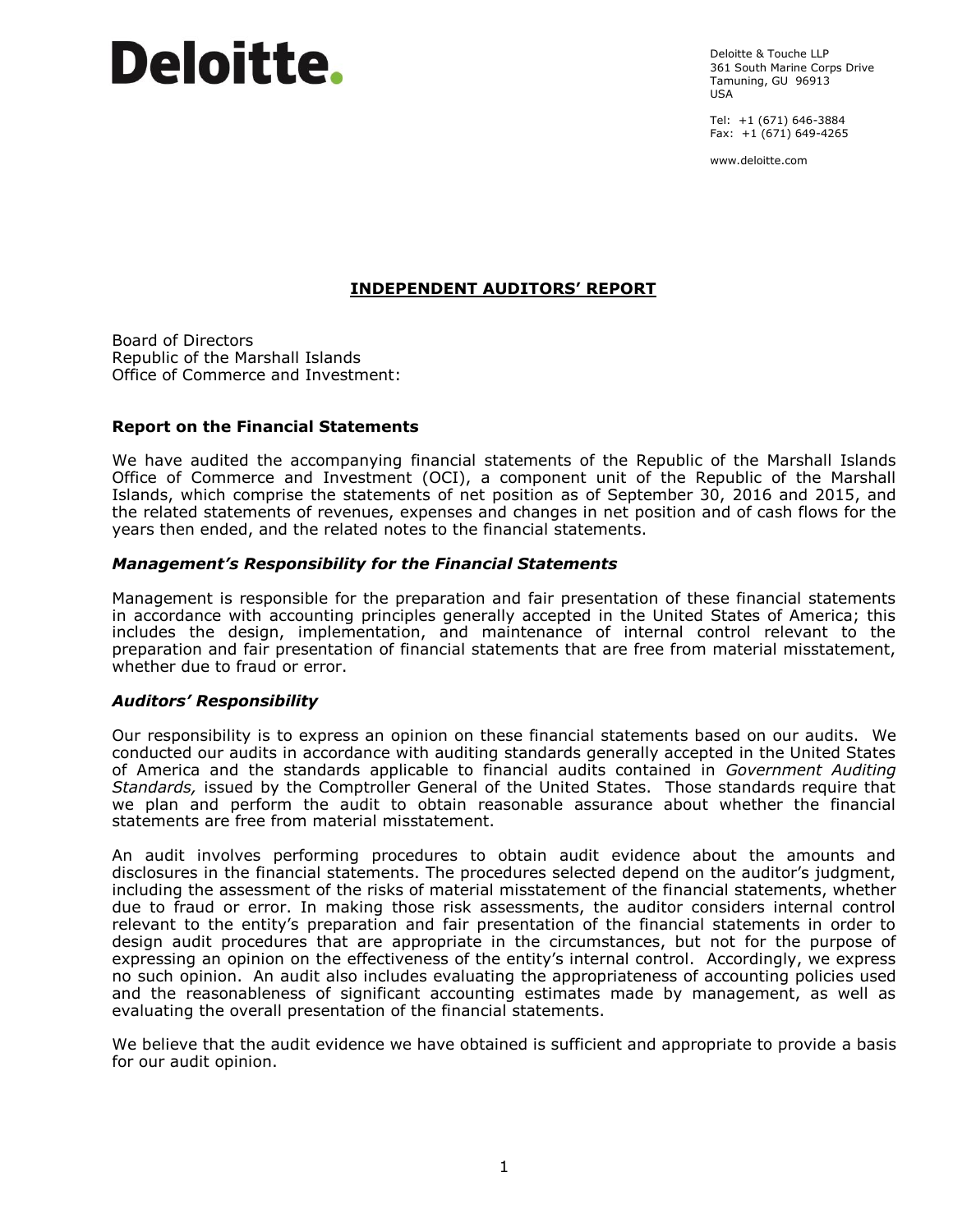# **Deloitte.**

# *Opinion*

In our opinion, the financial statements referred to above present fairly, in all material respects, the financial position of OCI as of September 30, 2016 and 2015, and the changes in its financial position and its cash flows for the years then ended in accordance with accounting principles generally accepted in the United States of America.

# *Other Matters*

#### *Required Supplementary Information*

Accounting principles generally accepted in the United States of America require that the Management's Discussion and Analysis on pages 3 through 7 be presented to supplement the financial statements. Such information, although not a part of the financial statements, is required by the Governmental Accounting Standards Board who considers it to be an essential part of financial reporting for placing the financial statements in an appropriate operational, economic, or historical context. We have applied certain limited procedures to the required supplementary information in accordance with auditing standards generally accepted in the United States of America, which consisted of inquiries of management about the methods of preparing the information and comparing the information for consistency with management's responses to our inquiries, the financial statements, and other knowledge we obtained during our audit of the financial statements. We do not express an opinion or provide any assurance on the information because the limited procedures do not provide us with sufficient evidence to express an opinion or provide any assurance.

# **Other Reporting Required by** *Government Auditing Standards*

In accordance with *Government Auditing Standards*, we have also issued our report dated June 20, 2017, on our consideration of OCI's internal control over financial reporting and on our tests of its compliance with certain provisions of laws, regulations, contracts, and grant agreements and other matters. The purpose of that report is to describe the scope of our testing of internal control over financial reporting and compliance and the results of that testing, and not to provide an opinion on internal control over financial reporting or on compliance. That report is an integral part of an audit performed in accordance with *Government Auditing Standards* in considering OCI's internal control over financial reporting and compliance.

lotte Harlell

June 20, 2017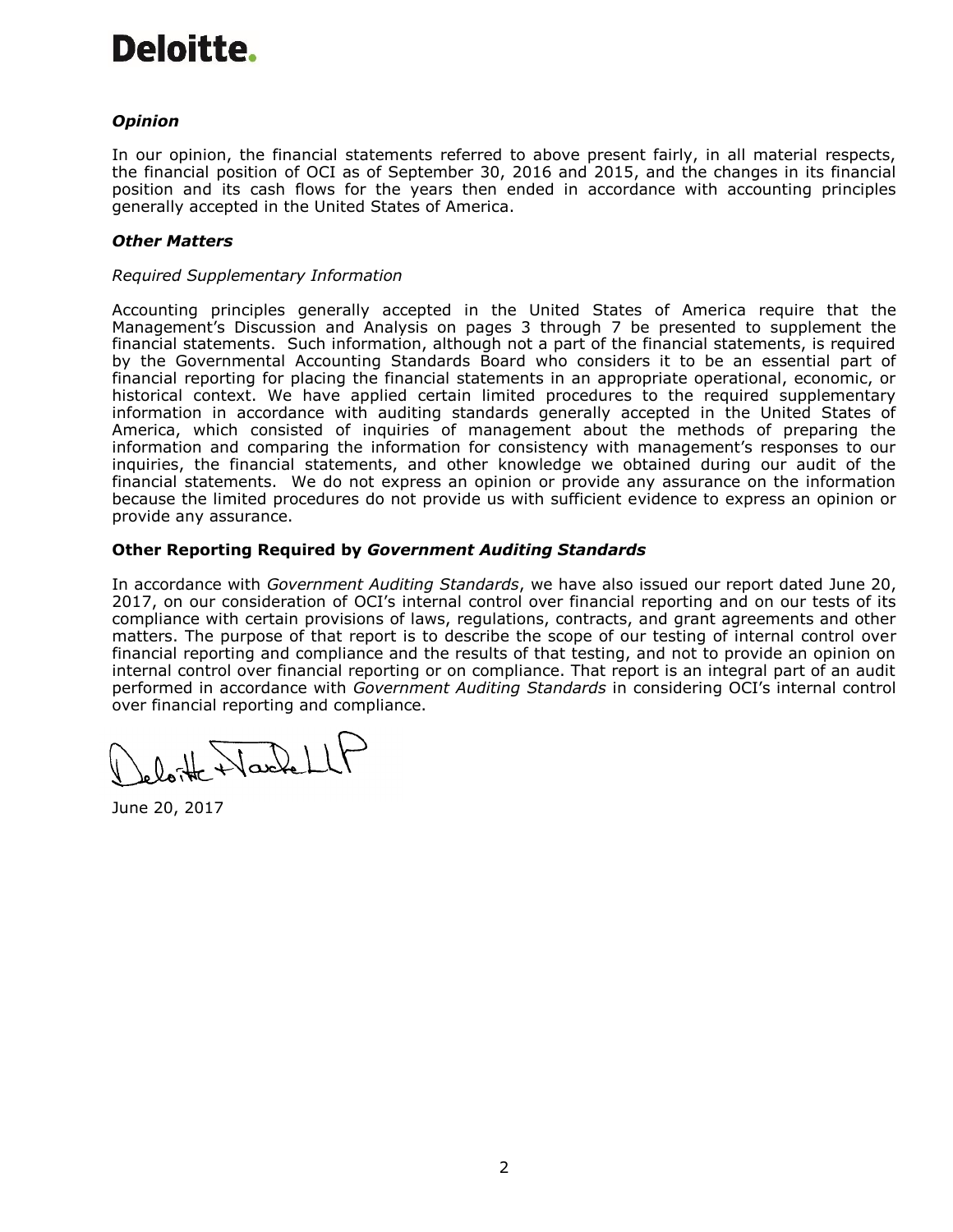Management's Discussion and Analysis Years Ended September 30, 2016 and 2015

This section of the Office of Commerce and Investment annual financial report presents our discussion and analysis of OCI's financial performance during the fiscal year that ended September 30, 2016. This section is to be read in conjunction with the financial statements that follow this section and the accompanying notes to our financial statements in this report.

#### **OCI Functions**

OCI has wide-ranging functions and powers, designed to make it a catalyst for economic and social development. It's primary function is to "… develop and implement social and economic development programs and projects…for the betterment of the economic and social conditions of the inhabitants of the Republic."

OCI's functions combine the roles of an investment promotion agency and a government investment corporation i.e. to encourage and develop investments and to operate business enterprises on behalf of government. It is empowered to perform its functions alone or in conjunction with other government agencies and private enterprises.

#### **Financial Highlights**

This section of the OCI annual financial report presents our discussion and analysis of OCI's financial performance for the fiscal year ending September 30, 2016. Please read it and verify any clarification to the financial statements, which follow this section. The below table summarizes the financial condition and operations of OCI for fiscal years 2016, 2015 and 2014.

#### **Statement of Net Position Analysis:**

This was the 3<sup>rd</sup> year of operations for OCI and it has now settled into its operations and is now fully fledged and setting out to achieve its mission of being a catalyst for economic and social development via the marketing of the RMI as a feasible investment opportunity for both local and international investors. As such, it has scaled up on operations, resulting in increased costs whilst its RMI Government grant had remained fairly the same from prior year.

Investment in capital assets stood at \$23,813, which is a 26% decline from prior year due to annual depreciation and no capital additions during the financial year, compared to 2015 given that it has now settled into its  $3<sup>rd</sup>$  year of operations. Cash also decreased by 86% mainly due to increased operational activity of OCI whilst government grant remained the same. Advances from affiliates declined by 100% due to OCI fully clearing its debt with MIMRA. Payable to affiliates increased due to increased payable to MISSA as a result of increased payroll costs and other 2016 costs settled in 2017 financial year. As a result of the above, net position decreased by 85% due to reasons outlined above and OCI's increased operations. Summary of the movements in OCI's statements of financial position for 2016, 2015 and 2014 is as follows: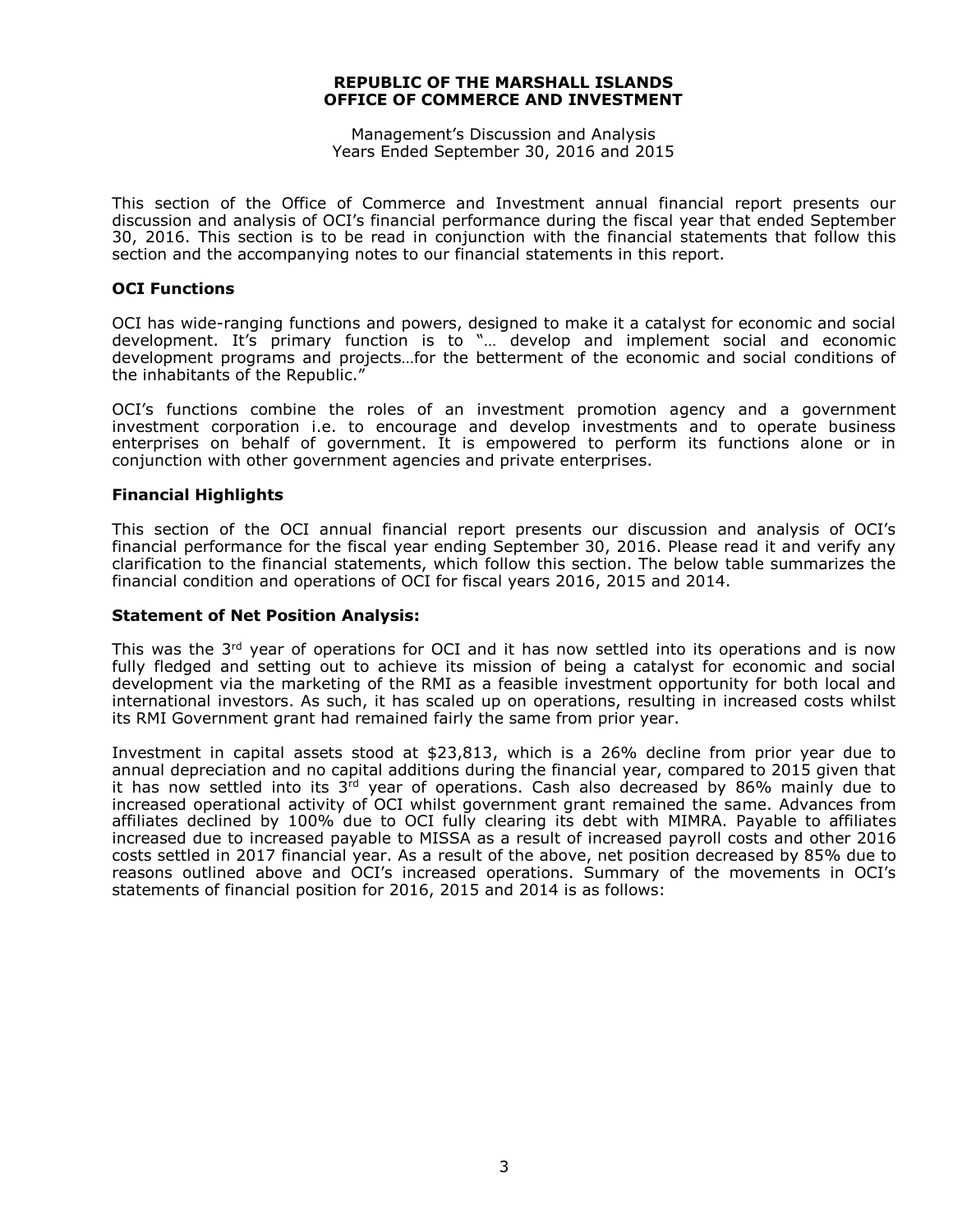Management's Discussion and Analysis Years Ended September 30, 2016 and 2015

|                                               | 2016     | 2015      | $\frac{0}{0}$<br><b>Change</b> | 2014      |
|-----------------------------------------------|----------|-----------|--------------------------------|-----------|
| <b>ASSETS</b>                                 |          |           |                                |           |
| <b>Current assets:</b>                        |          |           |                                |           |
| Cash                                          | \$20,283 | \$140,050 | $-86%$                         | \$129,994 |
| Advances to employees                         | 5,750    | 2,750     | 109%                           |           |
| <b>Total current assets</b>                   | 26,033   | 142,800   | $-82%$                         | 129,994   |
| Capital assets, net                           | 23,813   | $-32,022$ | $-26%$                         | 35,197    |
| <b>TOTAL ASSETS</b>                           | \$49,846 | \$174,822 | $-71%$                         | \$165,191 |
| <b>LIABILITIES AND NET</b><br><b>POSITION</b> |          |           |                                |           |
| <b>Liabilities:</b>                           |          |           |                                |           |
| <b>Accounts Payable</b>                       | \$14,557 | \$        | $0\%$                          | \$        |
| Payable to affiliates                         | 10,853   | 4,261     | 155%                           | 1,986     |
| Accrued rent                                  | 3,168    | 3,168     | $0\%$                          |           |
| Advance from affiliate                        |          | 25,000    | $-100%$                        | 50,000    |
| <b>Total liabilities</b>                      | 28,578   | 32,429    | $-12%$                         | 51,986    |
| <b>Net position:</b>                          |          |           |                                |           |
| Net investment in capital assets              | 23,813   | 32,022    | $-26%$                         | 35,197    |
| Unrestricted                                  | (2, 545) | 110,371   | $-102%$                        | 78,008    |
| <b>Total net position</b>                     | 21,268   | 142,393   | $-85%$                         | 113,205   |
| <b>TOTAL LIABILITIES &amp; NET</b>            |          |           |                                |           |
| <b>POSITION</b>                               | \$49,846 | \$174,822 | $-71%$                         | \$165,191 |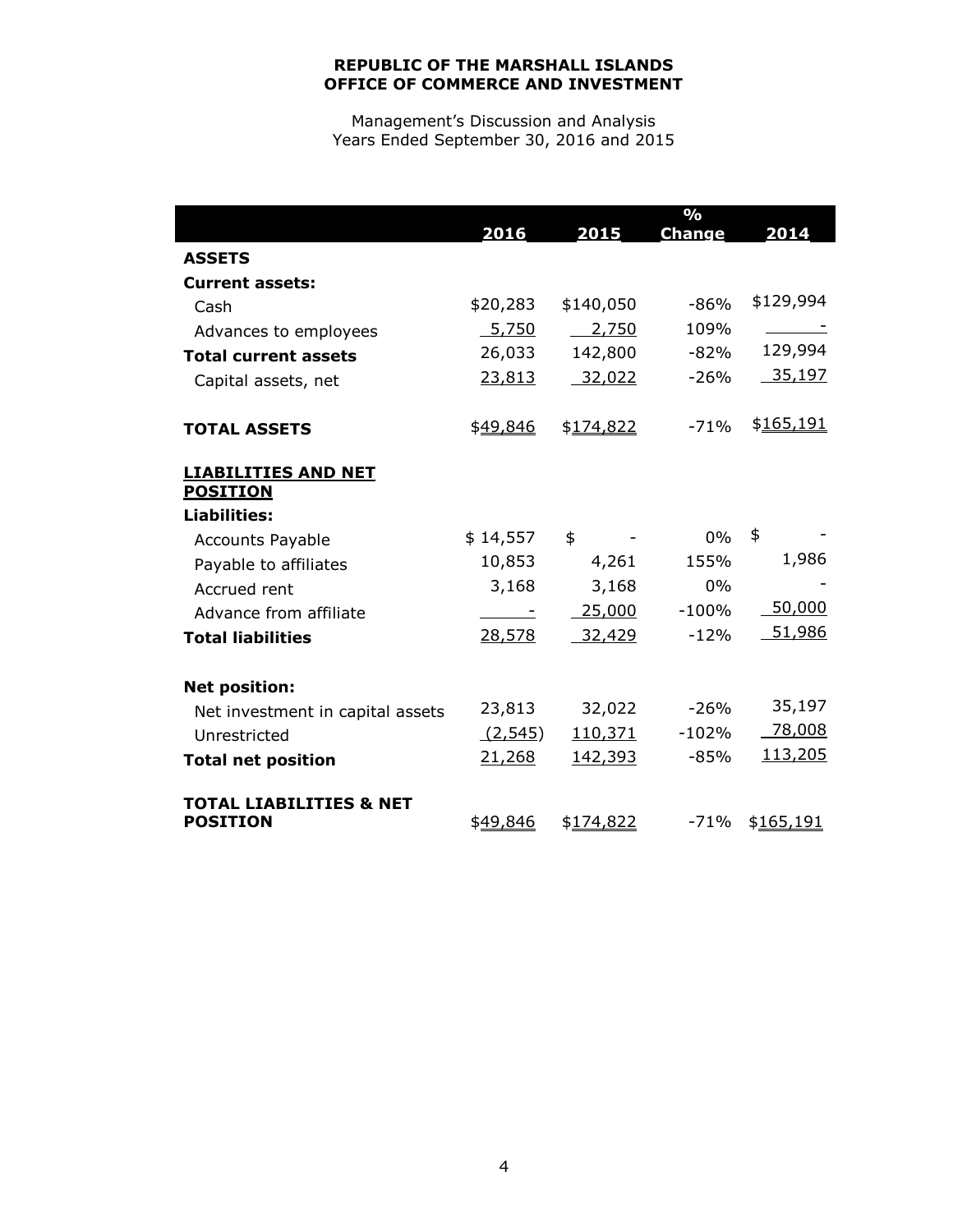Management's Discussion and Analysis Years Ended September 30, 2016 and 2015

#### **Statements of Revenues, Expenses, and Changes in Net Position Analysis:**

At September 30, 2016, OCI made an operating loss of \$121,125, a 515% decline from prior year, giving a net position of \$21,268 at year end (85% drop). This was mainly due to an increase in operating expenses by 35% whilst income in the form of the RMI government grant remained fairly the same (-1%) over the two periods. Large movements in expenses were due to increased travel (increase of 112%) to attending of workshops, international trade missions and other consultations needed for OCI to achieve its key performance indicators in 2016. This was also aided by 113% increase in professional and contractual fees mainly due to hire of consultants for conducting of feasibility studies and research in identified economic growth sectors in RMI for potential investment. Salaries and wages also increased by 29% due to new appointments made during the year such as the Manager Investment and IT and other positions. Other increases noted in rent (20%), and miscellaneous expenses which includes office renovation repairs and maintenance (55%). A tabulated summary of the movement in the various statements of revenues, expenses and net position over the 2016, 2015 and 2014 are as follows:

|                                       |            |           | $\frac{0}{0}$ |                |
|---------------------------------------|------------|-----------|---------------|----------------|
|                                       | 2016       | 2015      | <b>Change</b> | 2014           |
| <b>Operating revenues:</b>            |            |           |               |                |
| Nitijela appropriation                | \$420,801  | \$425,889 | $-1\%$        | \$253,550      |
| Other                                 | 5,670      | 4,208     | 35%           |                |
| <b>Total operating revenues</b>       | 426,471    | 430,097   | $-1\%$        | <u>253,550</u> |
| <b>Operating expenses:</b>            |            |           |               |                |
| Salaries, wages and employee benefits | 347,764    | 269,355   | 29%           | 21,834         |
| Travel and per diem                   | 69,846     | 32,947    | 112%          | 21,847         |
| Professional/Contractual fees         | 47,059     | 22,061    | 113%          | 43,681         |
| Rent                                  | 12,716     | 10,560    | 20%           | 3,250          |
| Office supplies                       | 8,262      | 8,883     | $-7%$         | 7,293          |
| Depreciation                          | 8,209      | 7,830     | 5%            | 1,191          |
| Advertising                           | 6,860      | 17,019    | $-60%$        | 8,118          |
| Utilities and communication           | 4,780      | 5,040     | $-5%$         | 3,519          |
| Miscellaneous                         | 42,100     | 27,214    | 55%           | <u>29,612</u>  |
| <b>Total operating expenses</b>       | 547,596    | 400,909   | 37%           | <u>140,345</u> |
| <b>Change in net position</b>         | (121, 125) | 29,188    | $-515%$       | 113,205        |
| Net position at beginning of year     | 142,393    | 113,205   | 26%           |                |
| Net position at end of year           | \$21,268   | \$142,393 | $-85%$        | \$113,205      |

Management's Discussion and Analysis for the year ended September 30, 2015 is set forth in OCI's report on the audit of financial statements, which is dated January 23, 2017. That Management's Discussion and Analysis explains the major factors impacting the 2015 financial statements and can be obtained from OCI's CEO via the contact information on page 7.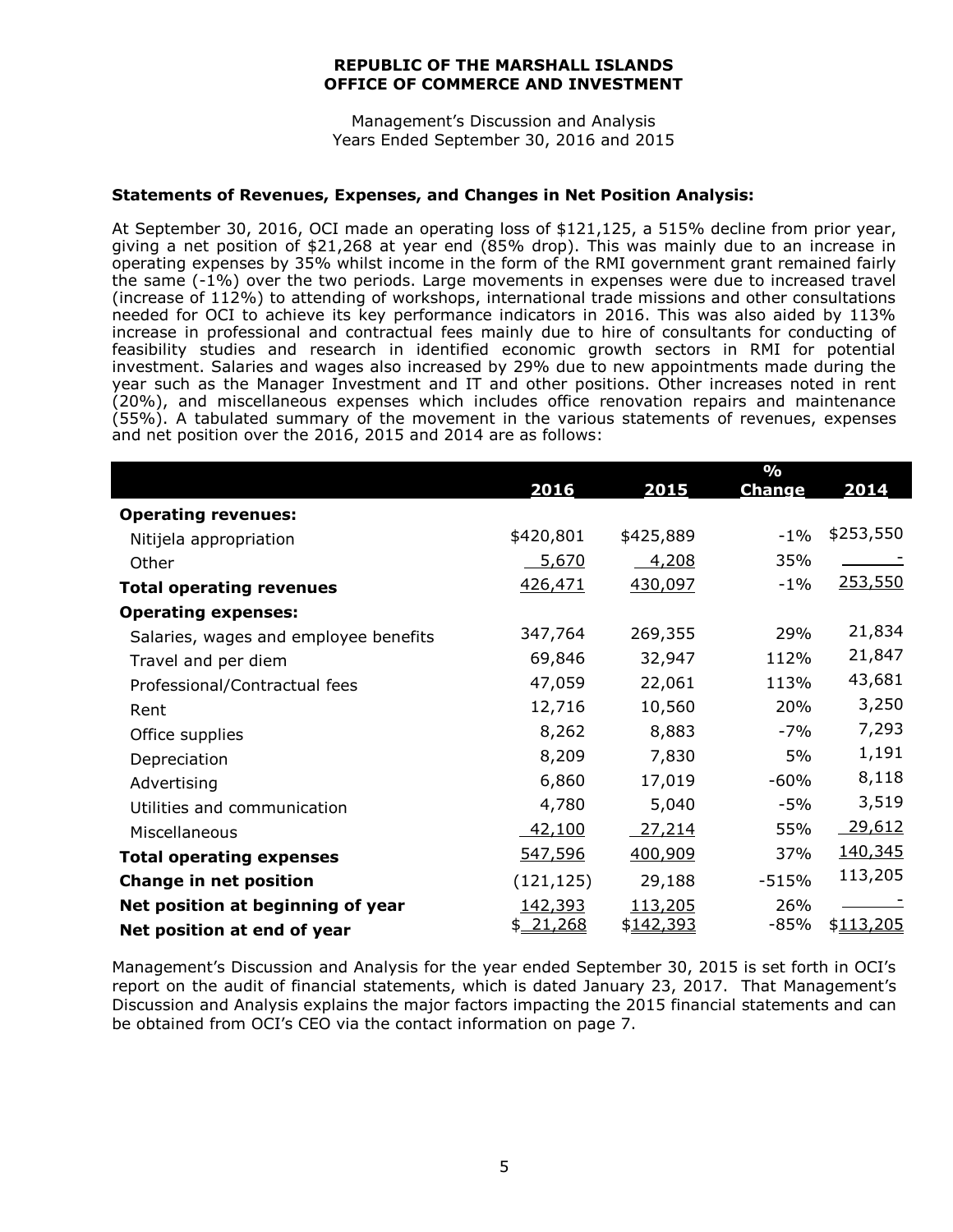Management's Discussion and Analysis Years Ended September 30, 2016 and 2015

Despite the increased operational costs above, OCI is proud to have achieved the key listed projects:

- i) Trade Mission to Taiwan with 23 business and government representatives where trade shows, one to one meetings and technical/industrial site visits;
- ii) Local workshops with the Task Force for the Universal Form to create changes on the project drive for the World Bank "Ease of Doing Business" among Govt Tier 1 agents and private sector reps. The project has allowed to reduce the current FIBL application form from 38 pages to about 5 which would be proposed to RMI Cabinet in June, 2017 with Legislation changes;
- iii) Formulation of the Task Force of the Data Harmonization project for all RMI clearing/receiving agents for import and export of products where the positive result of the project in UNDP's funding support of the Feasibility Study that would be starting in Majuro & Ebeye ports by mid June, 2017;
- iv) Joint Project support by PNA & OCI for the Regional Cannery training that was supposed to start in Sep, 2016 but moved to Oct the same year. The training program allowed 13 reps from Palau, Kiribati, PNG and RMI who attended the week long seminar that resulted in 10 reps being technically certified for cannery start-up features. This same program has allowed the Local JV Company of KMI to have the first RMI Small/medium cannery proposed to be in full operation by late June, 2017;
- v) Joint sponsorship Marketing & Export training program between OCI and the Forum Secretariat arm of Pacific Trade & Invest (PT & I) that conducted a one day work-shop in Majuro by July 2016 where over 20 Govt and private sector representatives attended. The follow-up of the seminar was the RMI representatives of Tobolar & OCI attendance to the Market to Start Expo in Auckland, NZ from March, 2017;
- vi) Review/modification of its Website to be more friendly and creation of the links to almost all Govt SOE/Dept Websites plus key private companies;
- vii) Formulation and research work executed of the high cost of vegetables import into RMI where the OCI Board agreed on the Hydroponic Feasibility study that was conducted in late 2015 and carried on to early 2016 by the expert from Joes Farm of Fiji. The followup to this project was the search of Hydroponic suppliers in Taiwan when the Trade Mission was executed in Oct, 2017. OCI reps met the Taiwan Hydroponic Development Company (THDC) during the Trade mission and has been working with OCI & R & Division of Agriculture where their products should be ready for implementation plus technical training by July 207.
- viii) Feasibility support on renewable energy on liaison with the Energy Division of the Ministry of R & D and Tobolar, where the OCI Board agreed for the project study on Synthetic Gas and an MOU was signed between OCI & Knoodis Ltd who did the feasibility study on Syn Gas. The project follow-up was the signing of the MOU between Tobolar, OCI & Knodis in the generation of 250Kwatts of electricity through the use of coconut shells. The pilot project is planned to start by late 2017 with two major phases.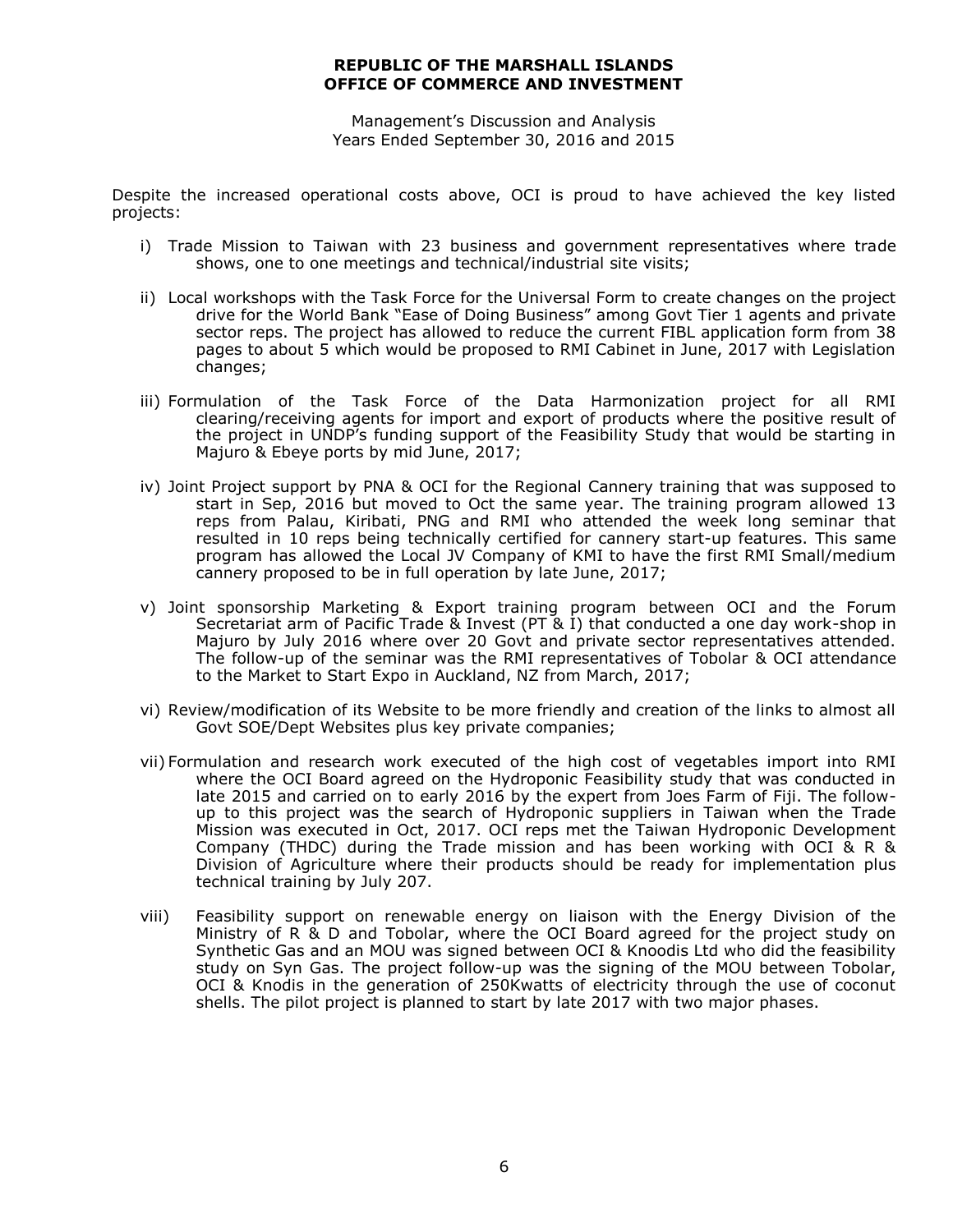Management's Discussion and Analysis Years Ended September 30, 2016 and 2015

ix) Assistance to the RMI Deep Sea Mining (DSM) Board's formulation of its Policy & Regulation. The follow-up of the project, was that OCI CEO being appointed as the RMI sole representative to the 2016 International Seabed Authority in Kingston, Jamaica by April, 2016 where the RMI DSM project update was tabled.

## **Capital Assets**

Capital assets for OCI in 2016 was \$23,813, compared to \$32,022 in 2015 which is a 26% decline from prior year due to annual depreciation as well as no new additions in the 2016 FY with the company settling into its third year of operations.

Below is a summary of OCI's investment in capital assets for year ending 30 September, 2016:

|                             |                 |                | $\frac{0}{0}$ |          |
|-----------------------------|-----------------|----------------|---------------|----------|
|                             | 2016            | 2015           | <b>Change</b> | 2014     |
| Motor vehicles              | \$27,000        | \$27,000       | 0%            | \$27,000 |
| Furniture and fixtures      | 14,043          | 14,043         | $0\%$         | 9,388    |
|                             | 41,043          | 41,043         |               | 36,388   |
| Less accumulated            | <u>(17,230)</u> | <u>(9,021)</u> |               | (1, 191) |
| Net position at end of year | \$23,813        | \$32,022       |               | \$35,197 |

Please refer to note 3 to the financial statements for additional information relating to OCI's capital assets.

# **Additional Financial Information**

This discussion and analysis is designed to provide an overview of OCI's financial operations and financial condition. Should the reader have any questions regarding information included in this report or wish to request additional information, please contact the CEO of the Office of Commerce and Investment at 625-4624 or in writing to P. O. box 898, Majuro, Marshall Islands 96960.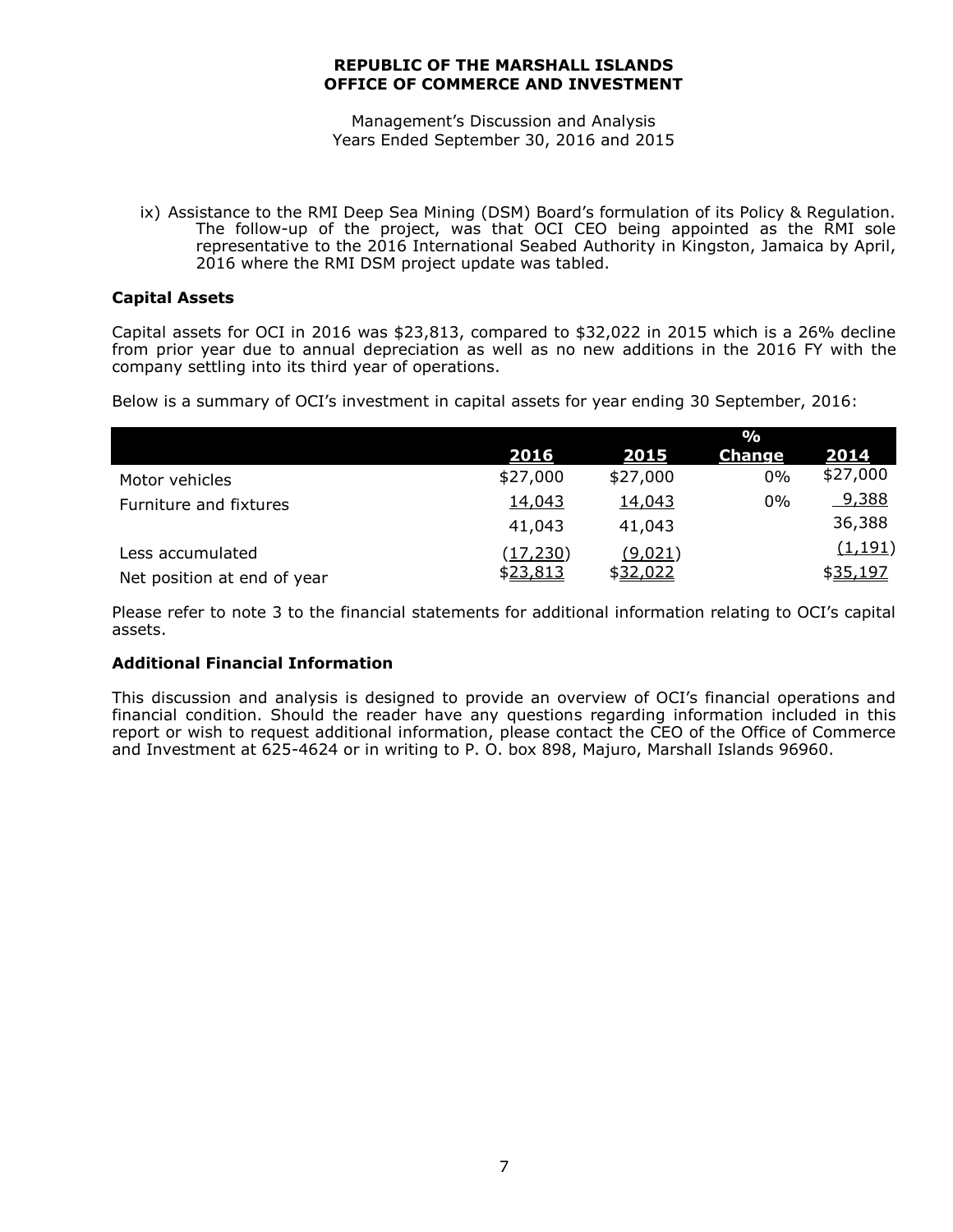# Statements of Net Position September 30, 2016 and 2015

| <b>ASSETS</b>                       | 2016              | 2015    |
|-------------------------------------|-------------------|---------|
| Current assets:                     |                   |         |
| Cash                                | \$<br>$20,283$ \$ | 140,050 |
| Advances to employees               | 5,750             | 2,750   |
| Total current assets                | 26,033            | 142,800 |
| Capital assets, net                 | 23,813            | 32,022  |
| <b>Total assets</b>                 | 49,846 \$         | 174,822 |
| <b>LIABILITIES AND NET POSITION</b> |                   |         |
| Liabilities:                        |                   |         |
| Accounts payable                    | \$<br>14,557 \$   |         |
| Payable to affiliates               | 10,853            | 4,261   |
| Accrued rent                        | 3,168             | 3,168   |
| Advance from affiliate              |                   | 25,000  |
| <b>Total liabilities</b>            | 28,578            | 32,429  |
| Commitment and contingency          |                   |         |
| Net position:                       |                   |         |
| Net investment in capital assets    | 23,813            | 32,022  |
| Unrestricted                        | (2, 545)          | 110,371 |
| Total net position                  | 21,268            | 142,393 |
| Total liabilities and net position  | 49,846 \$         | 174,822 |
|                                     |                   |         |

See accompanying notes to financial statements.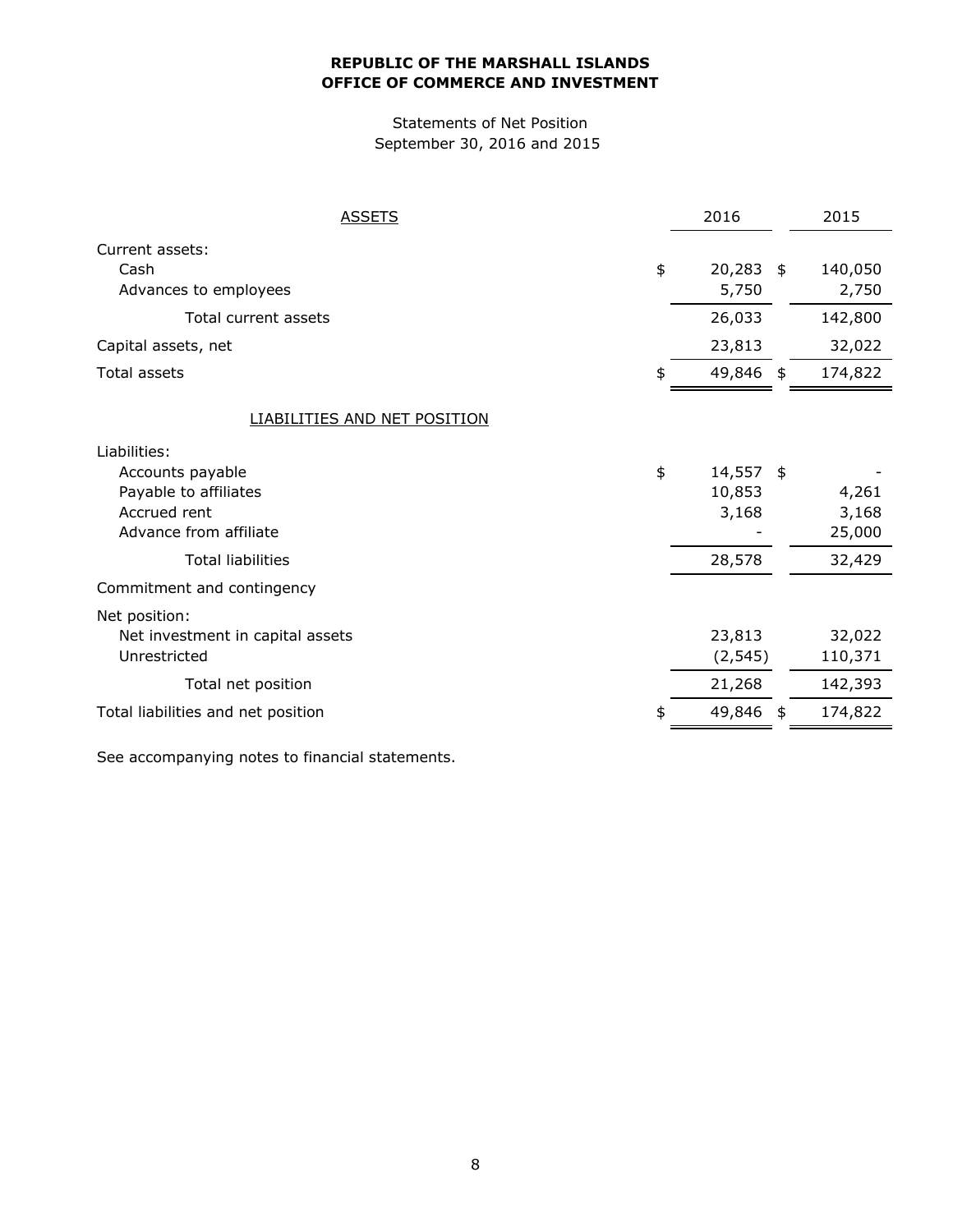# Statements of Revenues, Expenses, and Changes in Net Position Years Ended September 30, 2016 and 2015

|                                            | 2016        | 2015    |
|--------------------------------------------|-------------|---------|
| Operating revenues:                        |             |         |
| \$<br>Nitijela appropriation               | 420,801 \$  | 425,889 |
| Other                                      | 5,670       | 4,208   |
| Total operating revenues                   | 426,471     | 430,097 |
| Operating expenses:                        |             |         |
| Salaries, wages and employee benefits      | 347,764     | 269,355 |
| Travel and per diem                        | 69,846      | 32,947  |
| Professional/contractual fees              | 47,059      | 22,061  |
| Rent                                       | 12,716      | 10,560  |
| Office supplies                            | 8,262       | 8,883   |
| Depreciation                               | 8,209       | 7,830   |
| Advertising                                | 6,860       | 17,019  |
| Utilities and communications               | 4,780       | 5,040   |
| Office renovation, repairs and maintenance |             | 2,071   |
| Miscellaneous                              | 42,100      | 25,143  |
| Total operating expenses                   | 547,596     | 400,909 |
| Change in net position                     | (121, 125)  | 29,188  |
| Net position at beginning of year          | 142,393     | 113,205 |
| Net position at end of year<br>S           | $21,268$ \$ | 142,393 |

See accompanying notes to financial statements.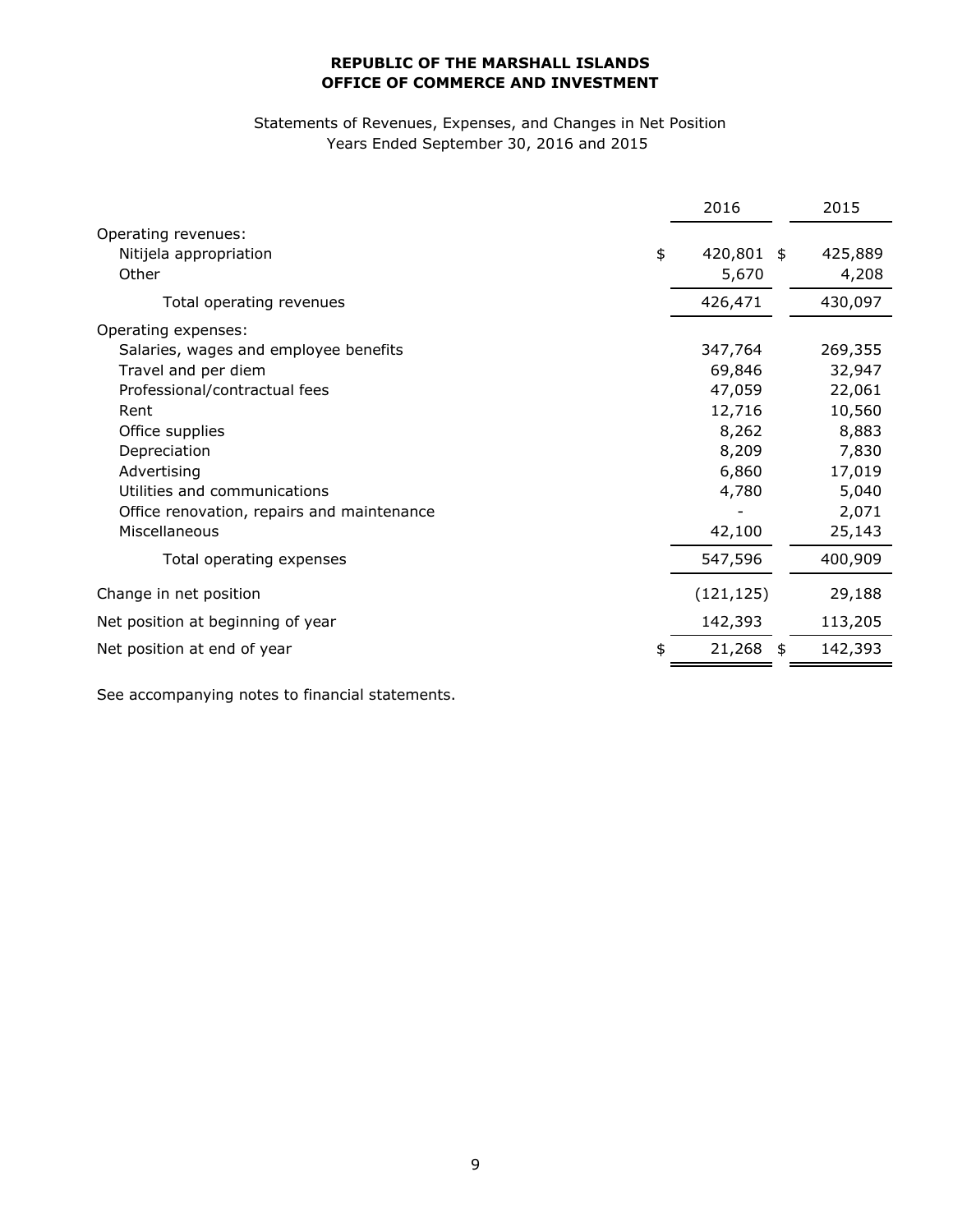# Statements of Cash Flows Years Ended September 30, 2016 and 2015

|                                                                                                             | 2016                  | 2015       |
|-------------------------------------------------------------------------------------------------------------|-----------------------|------------|
| Cash flows from operating activities:<br>Operating grants received                                          | \$<br>420,801         | 425,889    |
| Other cash received from customers                                                                          | \$<br>5,670           | 4,208      |
| Cash payments to suppliers for goods and services                                                           | (177,066)             | (120, 556) |
| Cash payments to employees for services                                                                     | (344, 172)            | (269, 830) |
| Net cash provided by (used for) operating activities                                                        | (94, 767)             | 39,711     |
| Cash flows from noncapital financing activities:                                                            |                       |            |
| Repayment of advance from affiliate                                                                         | (25,000)              | (25,000)   |
| Cash flows from capital and related financing activities:                                                   |                       |            |
| Acquisition of fixed assets                                                                                 |                       | (4,655)    |
| Net change in cash                                                                                          | (119, 767)            | 10,056     |
| Cash at beginning of year                                                                                   | 140,050               | 129,994    |
| Cash at end of year                                                                                         | \$<br>20,283<br>\$    | 140,050    |
| Reconciliation of change in net position to net cash provided by<br>(used for) operating activities:        |                       |            |
| Change in net position                                                                                      | \$<br>$(121, 125)$ \$ | 29,188     |
| Adjustments to reconcile change in net position to net cash<br>provided by (used for) operating activities: |                       |            |
| Depreciation                                                                                                | 8,209                 | 7,830      |
| Increase in receivables:                                                                                    |                       |            |
| Advance to employee                                                                                         | (3,000)               | (2,750)    |
| Increase in liabilities:                                                                                    |                       |            |
| Accounts payable                                                                                            | 14,557                |            |
| Accrued rent                                                                                                |                       | 3,168      |
| Payable to affiliate                                                                                        | 6,592                 | 2,275      |
| Net cash provided (used for) by operating activities                                                        | \$<br>$(94, 767)$ \$  | 39,711     |

See accompanying notes to financial statements.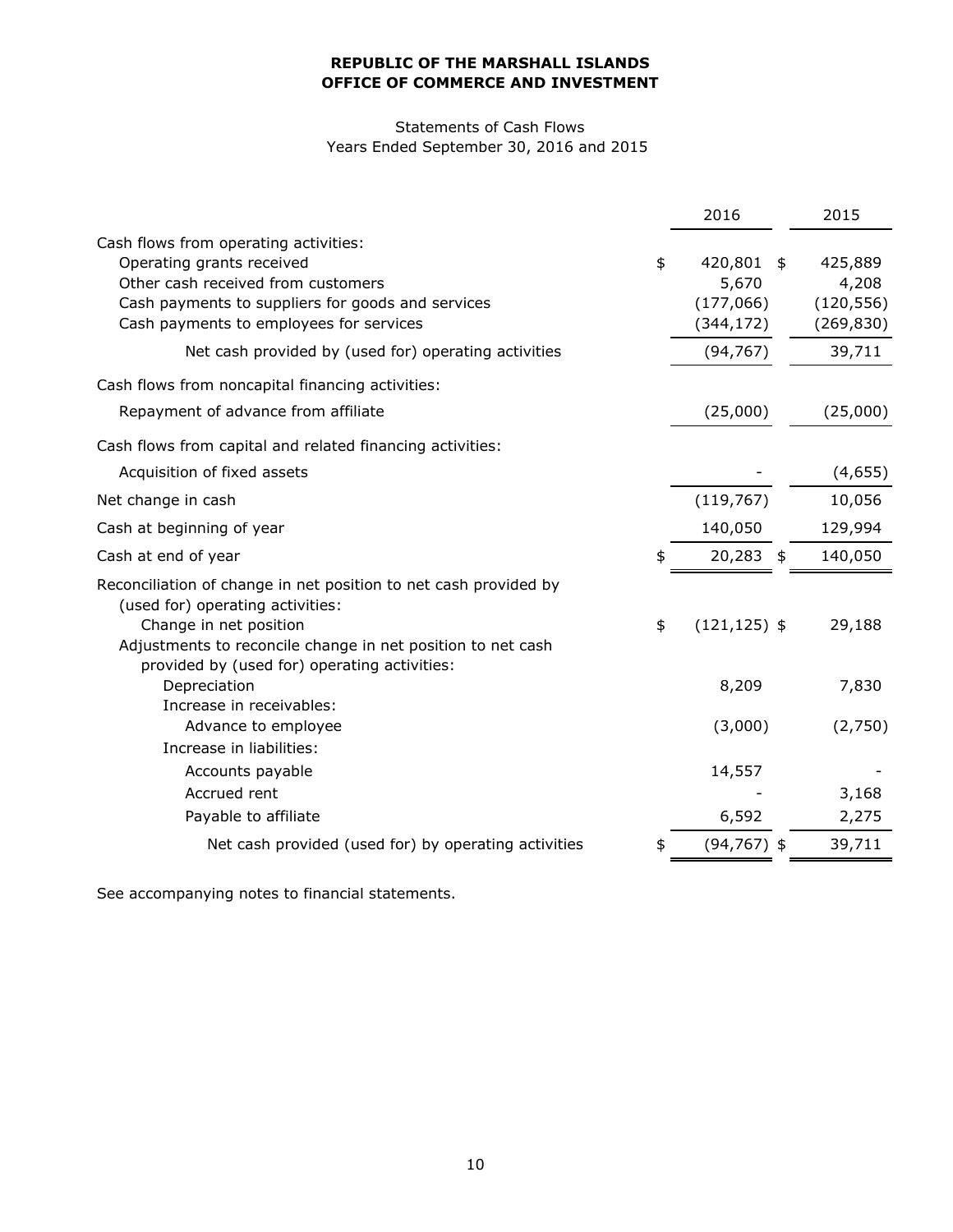Notes to Financial Statements September 30, 2016 and 2015

#### (1) Organization

The Republic of the Marshall Islands Office of Commerce and Investment (OCI), a component unit of the Republic of the Marshall Islands (RepMar), was established pursuant to the Office of Commerce and Investment Act 2013 (Public Law No. 2013-21) and began operations as a statutory corporation on November 25, 2013 upon receiving its first operational budget. The objectives of OCI are to: (1) to investigate, study, develop and implement social and economic development programs and projects, alone or in conjunction with other governmental, private organizations, or agencies, for the betterment of the economic and social conditions of the inhabitants of the Republic; (2) encourage and develop, and manage, businesses of economic or social importance to the Republic, such as tourism, poultry farming and piggeries; and (3) conduct, on behalf of RepMar, such business enterprises as the Cabinet directs, on such terms and conditions as are agreed on between OCI and the Cabinet; provided, however, in all decisions of the Board or the Cabinet, the protection of existing enterprises shall be given highest consideration. OCI is primarily funded through operational appropriations from the Nitijela (the RepMar Legislature).

OCI is governed by a seven-member Board of Directors appointed by the Cabinet of RepMar.

OCI's financial statements are incorporated into the financial statements of RepMar as a component unit.

#### (2) Summary of Significant Accounting Policies

GASB Statement No. 34, *Basic Financial Statements - and Management's Discussion and Analysis - for State and Local Governments*, which was subsequently amended by Statement No. 37, *Basic Financial Statements - and Management's Discussion and Analysis - for State and Local Governments: Omnibus*, and modified by Statement No. 38, *Certain Financial Statement Note Disclosures,* establishes financial reporting standards for governmental entities, which require that management's discussion and analysis of the financial activities be included with the basic financial statements and notes and modifies certain other financial statement disclosure requirements.

To conform to the requirements of GASB Statement 34, equity is presented in the following net position categories:

- Net investment in capital assets capital assets, net of accumulated depreciation, plus construction or improvement of those assets.
- Unrestricted net position that is not subject to externally imposed stipulations. Unrestricted net position may be designated for specific purposes by action of management or the Board of Directors or may otherwise be limited by contractual agreements with outside parties.

#### **Estimates**

The preparation of financial statements in accordance with accounting principles generally accepted in the United States of America requires management to make estimates and assumptions that affect the reported amounts of assets and deferred outflows of resources, liabilities and deferred inflows of resources, and disclosure of contingent assets and liabilities at the date of the financial statements and the reported amounts of revenues and expenses during the reporting period. Actual results could differ from those estimates.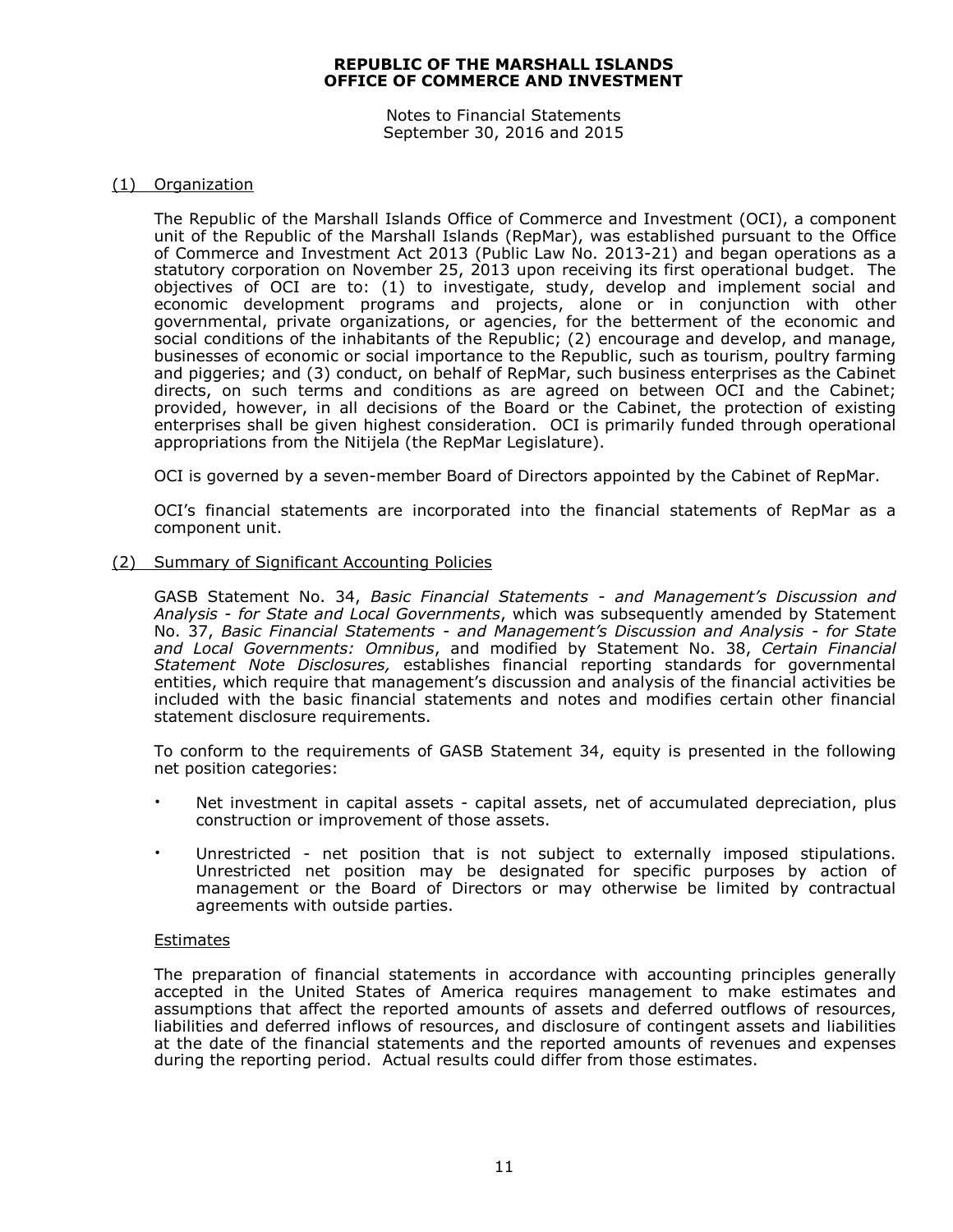Notes to Financial Statements September 30, 2016 and 2015

#### (2) Summary of Significant Accounting Policies, Continued

#### Basis of Accounting

Proprietary funds are accounted for on a flow of economic resources measurement focus. With this measurement focus, all assets and deferred outflows of resources, and liabilities and deferred inflows of resources associated with the operation of the fund are included in the statements of net position. Proprietary fund operating statements present increases and decreases in net position. The accrual basis of accounting is utilized by proprietary funds. Under this method, revenues are recorded when earned and expenses are recorded at the time liabilities are incurred. OCI considers Nitijela appropriations and operational grants and costs that are directly related to OCI's operations to be operating revenues and expenses. Revenues and expenses related to financing and other activities are reflected as nonoperating.

#### Cash

Custodial credit risk is the risk that in the event of a bank failure, OCI's deposits may not be returned to it. Such deposits are not covered by depository insurance and are either uncollateralized or collateralized with securities held by the pledging financial institution or held by the pledging financial institution but not in the depositor-government's name. OCI does not have a deposit policy for custodial credit risk.

For purposes of the statements of net position and cash flows, cash is defined as cash on hand and cash held in demand accounts. As of September 30, 2016 and 2015, the carrying amount of cash was \$20,283 and \$140,050, respectively, and the corresponding bank balances were \$32,556 and \$153,953, respectively. Of the bank balance amounts, \$11,019 and \$11,005, respectively, were maintained in a financial institution subject to Federal Deposit Insurance Corporation (FDIC) insurance. The remaining bank deposits of \$21,537 and \$142,948, respectively, were maintained in a financial institution not subject to depository insurance. OCI does not require collateralization of its cash deposits; therefore, deposit levels in excess of Federal Deposit Insurance Corporation insurance coverage are uncollateralized. Accordingly, these deposits are exposed to custodial credit risk.

#### Capital Assets

Capital assets with a cost that equals or exceeds \$250 are capitalized. Such assets are stated at cost. Depreciation for all fixed assets is calculated using the straight-line method over a standard estimated useful life of 5 years. When the need arises and on a case-by-case basis only, management of OCI may adjust the estimated useful life of 5 years.

#### Deferred Outflows of Resources

In addition to assets, the statement of net position will sometimes report a separate section for deferred outflows of resources. This separate financial statement element represents a consumption of net position that applies to a future period and so will not be recognized as an outflow of resources (deduction of net position) until then. OCI has no items that qualify for reporting in this category.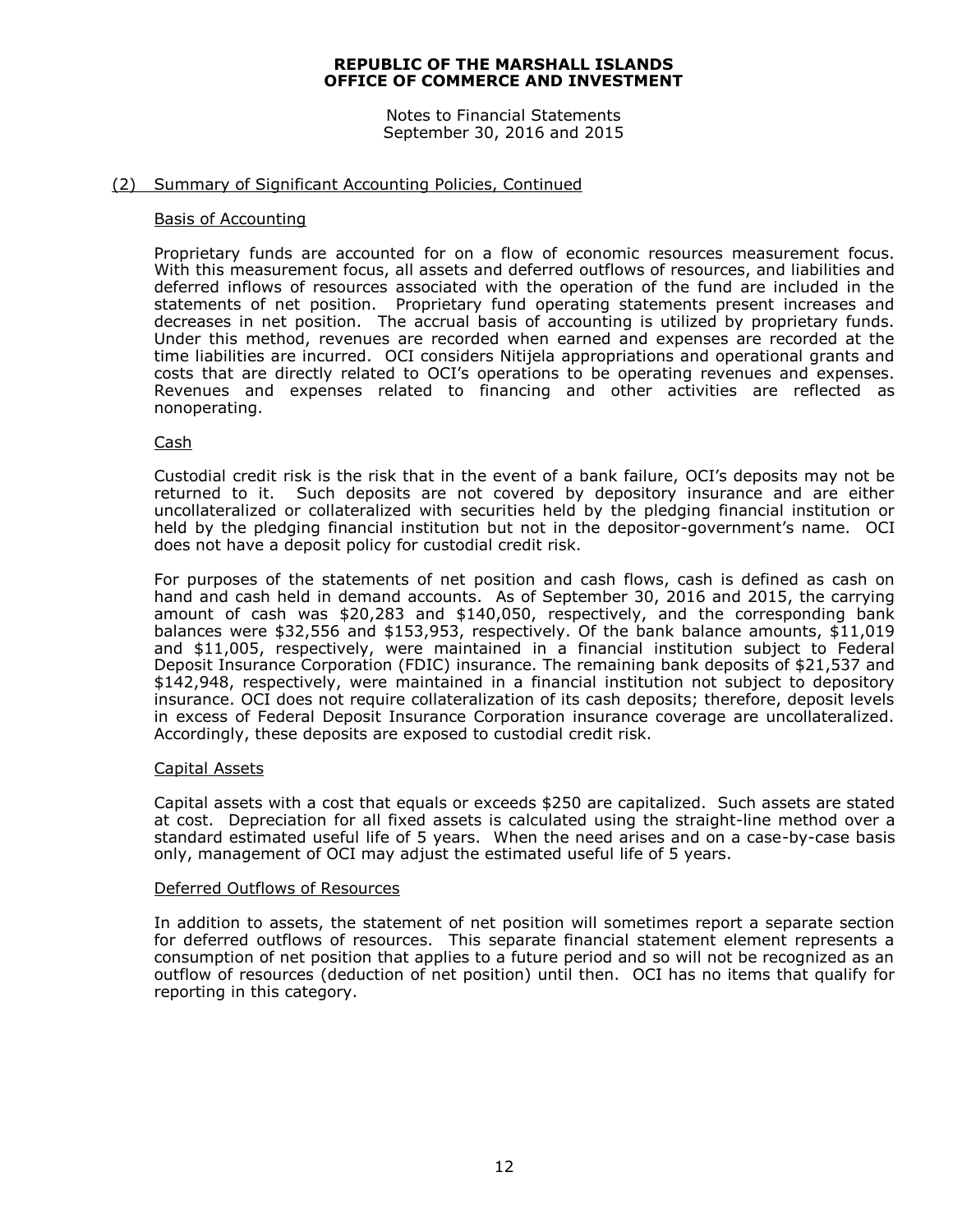Notes to Financial Statements September 30, 2016 and 2015

#### (2) Summary of Significant Accounting Policies, Continued

#### Compensated Absences

Vested or accumulated vacation leave is recorded as an expense and liability as the benefits accrue to employees. No liability is recorded for nonvesting accumulating rights to receive sick pay benefits. As of September 30, 2016 and 2015, there is no accumulated vacation leave liability.

#### Deferred Inflows of Resources

In addition to liabilities, the statement of net position will sometimes report a separate section for deferred inflows of resources. This separate financial statement element represents an acquisition of net position that applies to a future period and so will not be recognized as an inflow of resources (additions to net position) until then. OCI has no items that qualify for reporting in this category.

#### Taxes

Corporate profits are not subject to income tax in the Republic of the Marshall Islands. The Government of the Republic of the Marshall Islands imposes a gross receipts tax of 3% on revenues. OCI is specifically exempt from this tax; however, gross receipts associated with business enterprise operations as directed by the Cabinet are subject to gross receipts tax.

#### New Accounting Standards

During the year ended September 30, 2016, OCI implemented the following pronouncements:

- GASB Statement No. 72, *Fair Value Measurement and Application,* which addresses accounting and financial reporting issues related to fair value measurements and requires entities to expand their fair value disclosures by determining major categories of debt and equity securities within the fair value hierarchy on the basis of the nature and risk of the investment.
- GASB Statement No. 76, *The Hierarchy of Generally Accepted Accounting Principles for State and Local Governments*, which eliminates two of the four categories of authoritative GAAP that exist under the existing hierarchy prescribed by Statement No. 55. The two categories that will remain under the new standard are (1) GASB Statements and (2) GASB technical bulletins and implementation guides in addition to AICPA guidance that the GASB clears.
- GASB Statement No. 79, *Certain External Investment Pools and Pool Participants*, which addresses for certain external investment pools and their participants the accounting and financial reporting implications that result from changes in the regulatory provisions referenced by previous accounting and financial reporting standards. Those provisions were based on the Investment Company Act of 1940, Rule 2a7. Rule 2a7 contains the Securities and Exchange Commission's regulations that apply to money market funds and were significantly amended in 2014.

The implementation of these statements did not have a material effect on the accompanying financial statements.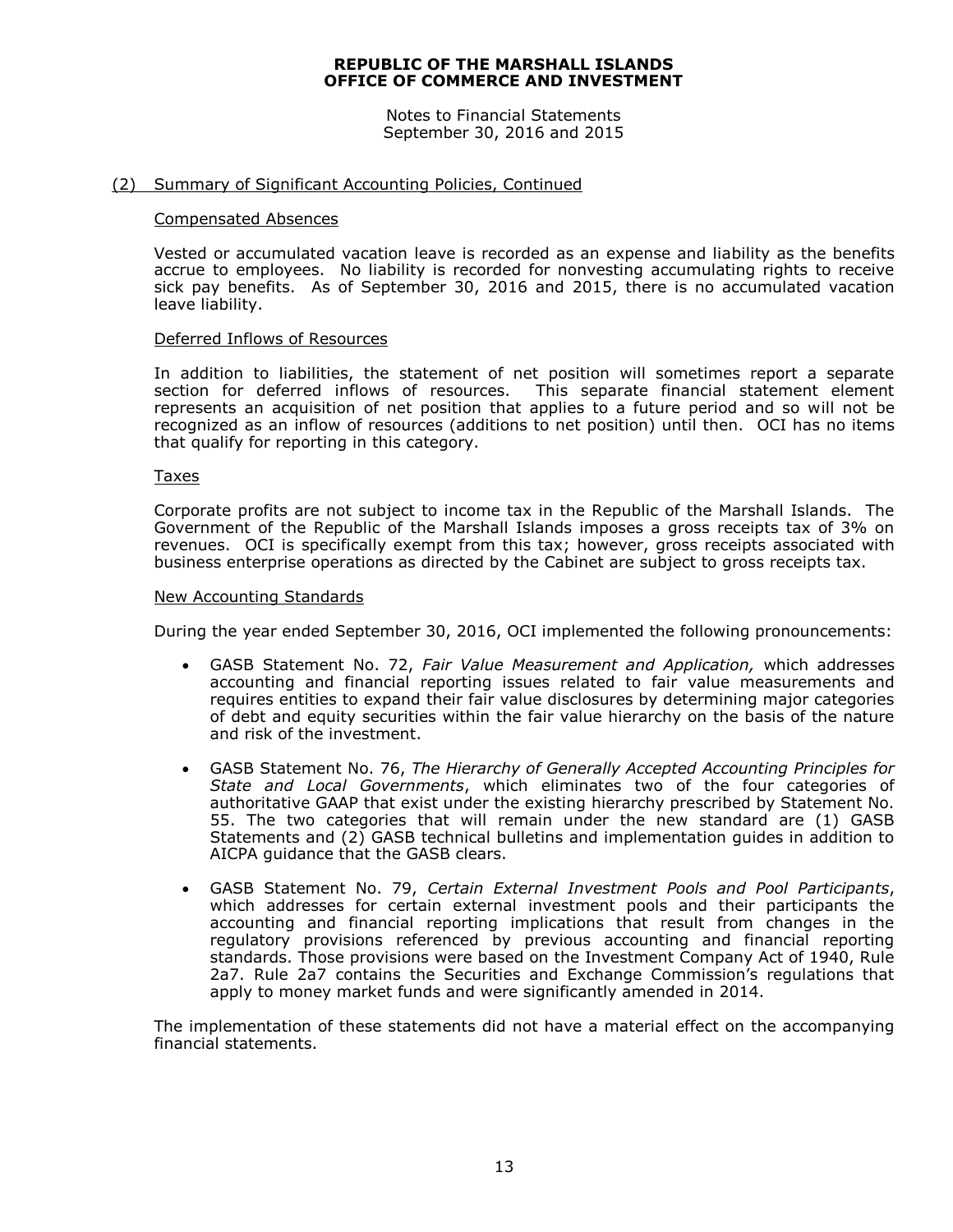Notes to Financial Statements September 30, 2016 and 2015

#### (2) Summary of Significant Accounting Policies, Continued

#### New Accounting Standards, Continued

In June 2015, GASB issued Statement No. 73, *Accounting and Financial Reporting for Pensions and Related Assets That Are Not Within the Scope of GASB Statement No. 68, and Amendments to Certain Provisions of GASB Statements No. 67 and No. 68*, which aligns the reporting requirements for pensions and pension plans not covered in GASB Statements No. 67 and No. 68 with the reporting requirements in Statement No. 68. The provisions in Statement No. 73 are effective for fiscal years beginning after June 15, 2016. Management does not believe that the implementation of this statement will have a material effect on the financial statements.

In June 2015, GASB issued Statement No. 74, *Financial Reporting for Postemployment Benefit Plans Other Than Pension Plans*, which replaces Statements No. 43, *Financial Reporting for Postemployment Benefit Plans Other Than Pension Plans*, as amended, and No. 57, *OPEB Measurements by Agent Employers and Agent Multiple-Employer Plans*, and addresses financial reporting requirements for governments whose employees are provided with postemployment benefits other than pensions (other postemployment benefits or OPEB). The provisions in Statement No. 74 are effective for fiscal years beginning after June 15, 2016. Management does not believe that the implementation of this statement will have a material effect on the financial statements.

In June 2015, GASB issued Statement No. 75, *Accounting and Financial Reporting for Postemployment Benefits Other Than Pensions*, which replaces the requirements of Statements No. 45, *Accounting and Financial Reporting by Employers for Postemployment Benefits Other Than Pensions*, as amended, and No. 57, *OPEB Measurements by Agent Employers and Agent Multiple-Employer Plans*, and provides guidance on reporting by governments that provide OPEB to their employees and for governments that finance OPEB for employees of other governments. The provisions in Statement No. 75 are effective for fiscal years beginning after June 15, 2017. Management does not believe that the implementation of this statement will have a material effect on the financial statements.

In August 2015, GASB issued Statement No. 77, *Tax Abatement Disclosures*, which requires governments that enter into tax abatement agreements to disclose certain information about the agreements. The provisions in Statement No. 77 are effective for fiscal years beginning after December 15, 2015. Management does not believe that the implementation of this statement will have a material effect on the financial statements.

In December 2015, GASB issued Statement No. 78, *Pensions Provided through Certain Multiple-Employer Defined Benefit Pension Plans,* which addresses a practice issue regarding the scope and applicability of Statement No. 68, *Accounting and Financial Reporting for Pensions*. The provisions in Statement No. 78 are effective for fiscal years beginning after December 15, 2015. Management does not believe that the implementation of this statement will have a material effect on the financial statements.

In January 2016, GASB issued Statement No. 80, *Blending Requirements for Certain Component Units - an amendment of GASB Statement No. 14,* which improves financial reporting by clarifying the financial statement presentation requirements for certain component units. The provisions in Statement No. 80 are effective for fiscal years beginning after June 15, 2016. Management does not believe that the implementation of this statement will have a material effect on the financial statements.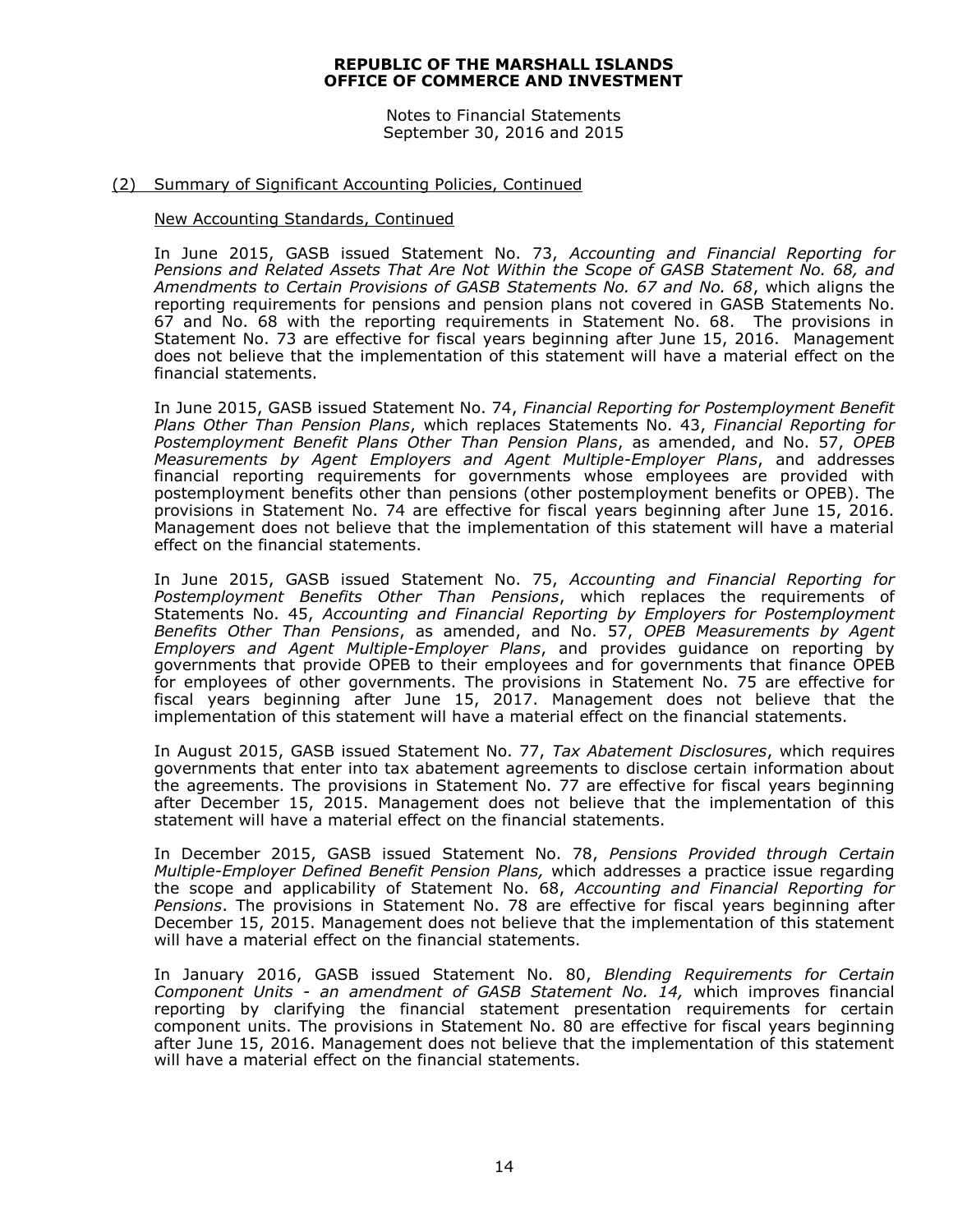Notes to Financial Statements September 30, 2016 and 2015

#### (2) Summary of Significant Accounting Policies, Continued

#### New Accounting Standards, Continued

In March 2016, GASB issued Statement No. 81, *Irrevocable Split-Interest Agreements,* which improves accounting and financial reporting for irrevocable split-interest agreements by providing recognition and measurement guidance for situations in which a government is a beneficiary of the agreement. The provisions in Statement No. 81 are effective for fiscal years beginning after December 15, 2016. Management does not believe that the implementation of this statement will have a material effect on the financial statements.

In March 2016, GASB issued Statement No. 82, *Pension Issues - an amendment of GASB Statements No. 67, No. 68, and No. 73,* which addresses issues regarding (1) the presentation of payroll-related measures in required supplementary information, (2) the selection of assumptions and the treatment of deviations from the guidance in an Actuarial Standard of Practice for financial reporting purposes, and (3) the classification of payments made by employers to satisfy employee (plan member) contribution requirements. The provisions in Statement No. 82 are effective for fiscal years beginning after June 15, 2016. Management does not believe that the implementation of this statement will have a material effect on the financial statements.

#### Risk Management

OCI is exposed to various risks of loss related to torts; theft of, damage to, and destruction of assets; errors and omissions; injuries to employees; and natural disasters. OCI has elected to purchase commercial insurance from independent third parties for the risks of loss to which it is exposed. Settled claims from these risks have not exceeded commercial insurance coverage for the years ended September 30, 2016 and 2015.

#### (3) Capital Assets

Capital asset activity for the year ended September 30, 2016 and 2015 was as follows:

|                                          | October 1,<br>2015        | Additions<br>and Transfers | Retirements | September 30,<br>2016 |
|------------------------------------------|---------------------------|----------------------------|-------------|-----------------------|
| Motor vehicles<br>Furniture and fixtures | \$27,000<br><u>14,043</u> | \$                         | \$          | \$27,000<br>14,043    |
| Less accumulated depreciation            | 41,043<br>(9,021)         | (8, 209)                   |             | 41,043<br>(17, 230)   |
|                                          | \$32,022                  | \$ (8,209)                 | \$          | \$23,813              |
|                                          | October 1,<br>2014        | Additions<br>and Transfers | Retirements | September 30,<br>2015 |
| Motor vehicles                           |                           |                            |             |                       |
| Furniture and fixtures                   | \$27,000<br><u>9,388</u>  | \$<br><u>4,655</u>         | \$          | \$27,000<br>14,043    |
| Less accumulated depreciation            | 36,388<br>(1, 191)        | 4,655<br>(7,830)           |             | 41,043<br>(9,021)     |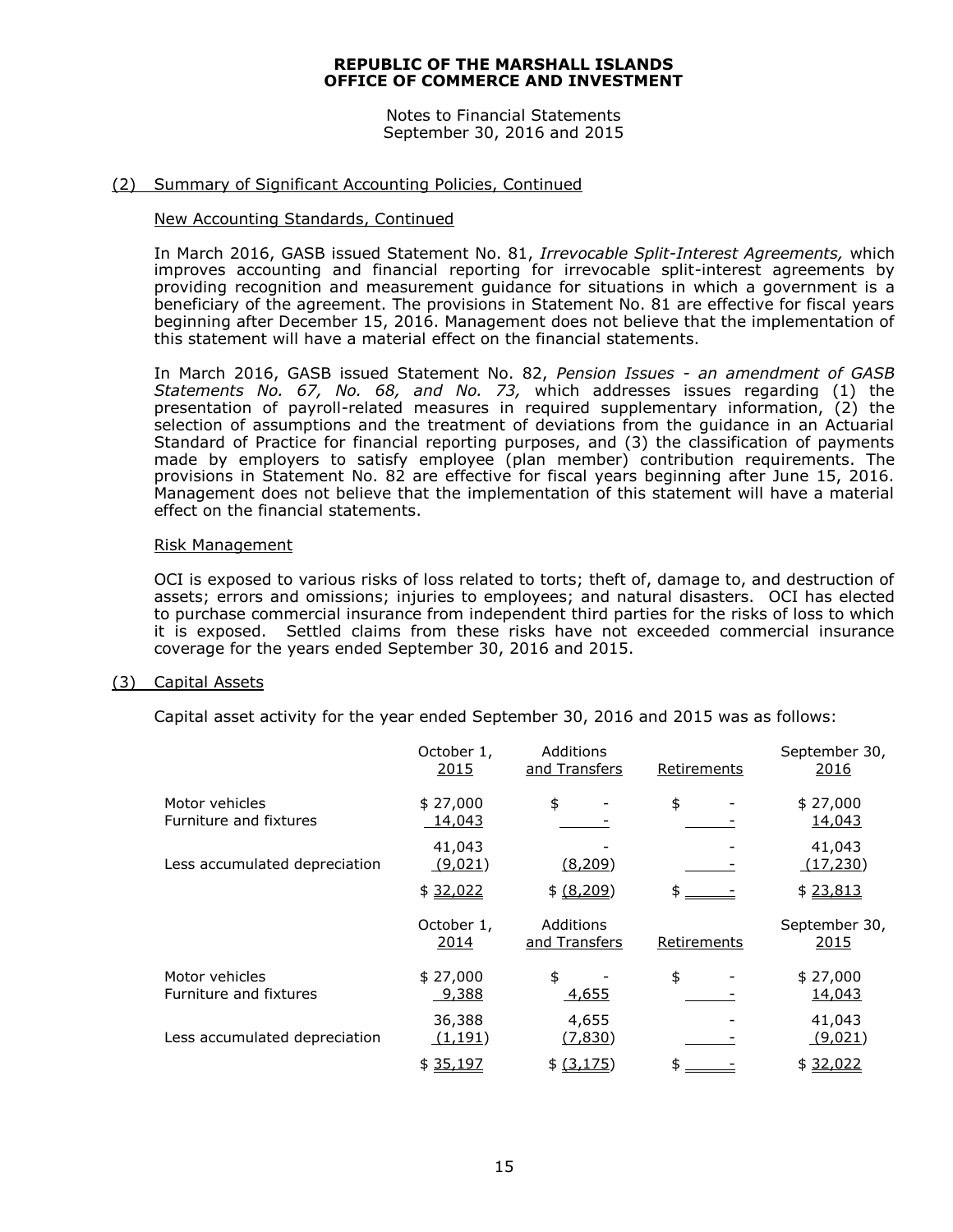Notes to Financial Statements September 30, 2016 and 2015

#### (4) Related Party Transactions

OCI is a component unit of RepMar and is thus affiliated with all RepMar-owned and affiliated entities, including the Marshall Islands Marine Resources Authority (MIMRA) and the Marshall Islands Development Bank (MIDB). OCI utilizes services from certain affiliated entities at substantially the same terms and conditions as those incurred from third parties. A summary of related party transactions as of September 30, 2016 and 2015, is as follows:

|                                                                                                 | 2016            |             |
|-------------------------------------------------------------------------------------------------|-----------------|-------------|
|                                                                                                 | <b>Expenses</b> | Payables    |
| Marshall Islands Social Security Administration<br>Marshall Islands National Telecommunications | \$15,680        | 8,190<br>\$ |
| Authority<br>RepMar                                                                             | 4,781<br>1,212  | 2,663       |
|                                                                                                 | \$21,673        | \$10,853    |
|                                                                                                 | 2015            |             |
|                                                                                                 | <b>Expenses</b> | Payables    |
| Marshall Islands Social Security Administration                                                 | \$13,653        | 4,261<br>\$ |
| Marshall Islands National Telecommunications<br>Authority<br>RepMar                             | 5,040<br>5,776  |             |
|                                                                                                 | \$24,469        | \$ 4,261    |

On February 14, 2014, MIMRA advanced \$100,000 to finance office start-up operations. The advance is uncollateralized and is non-interest bearing and is due and payable in April 2014. During the years ended September 30, 2016 and 2015, OCI made payments of \$25,000 to MIMRA for each year. As of September 30, 2016 and 2015, payable to MIMRA is \$0 and \$25,000, respectively.

For the years ended September 30, 2016 and 2015, OCI's operations were funded by \$420,801 and \$425,889, respectively, of RepMar appropriations.

OCI entered into an office lease with MIDB for a term of two years commencing September 1, 2014. On September 1, 2014, OCI extended this lease for another two years ending August 31, 2016. On July 2, 2016, OCI extended this lease for another two years commencing on September 1, 2016 and ending on August 31, 2018. Annual rent payments are \$12,672.

#### (5) Contingency

OCI receives a substantial amount of its revenue from annual RepMar appropriations. A significant reduction in the level of budgetary support from RepMar, if this were to occur, may have an effect on OCI's programs and activities. For the year ended September 30, 2017, RepMar appropriated \$480,680 for the purpose of funding OCI's programs and activities.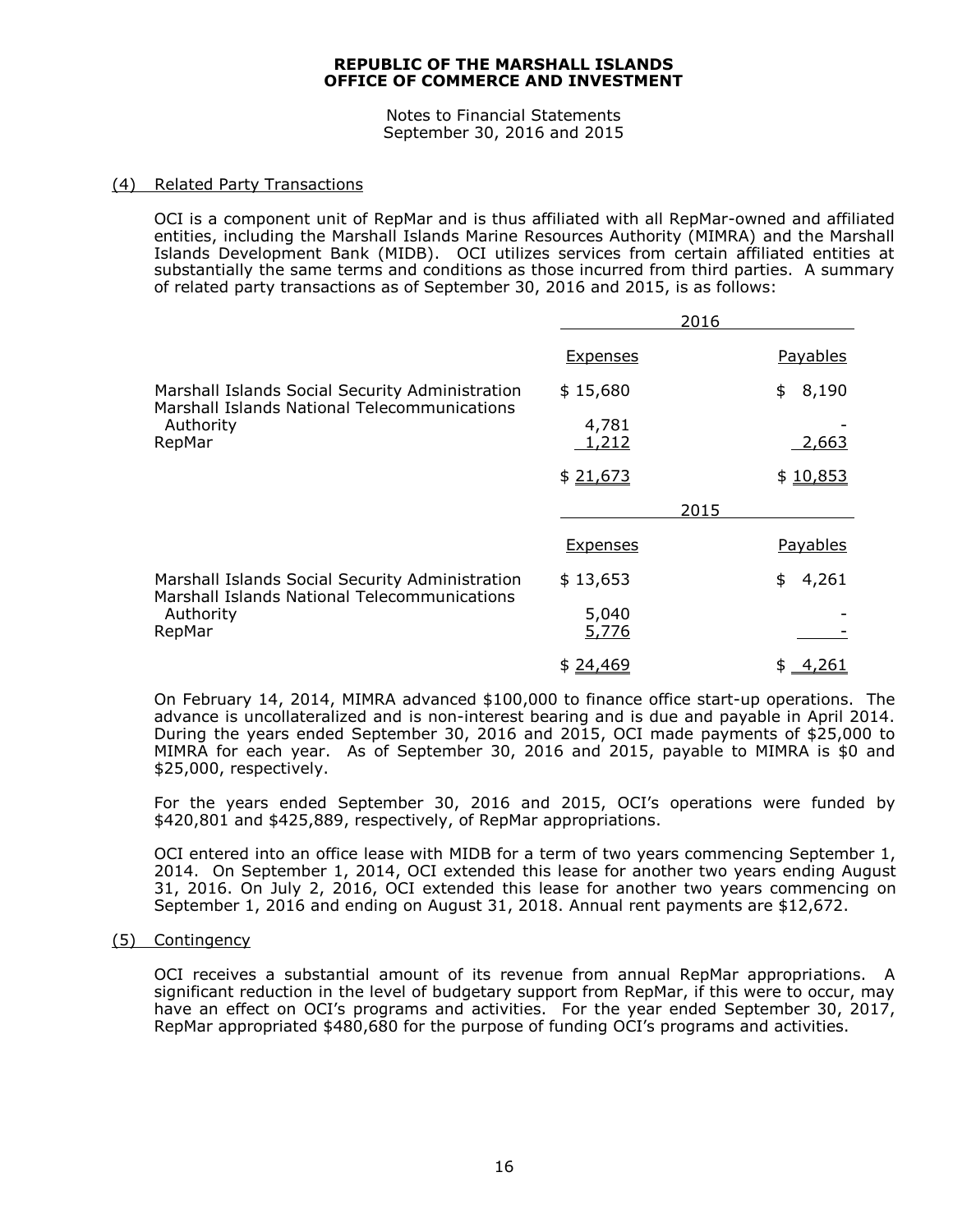# **Deloitte.**

Deloitte & Touche LLP 361 South Marine Corps Drive Tamuning, GU 96913 USA

Tel: +1 (671) 646-3884 Fax: +1 (671) 649-4265

www.deloitte.com

#### **INDEPENDENT AUDITORS' REPORT ON INTERNAL CONTROL OVER FINANCIAL REPORTING AND ON COMPLIANCE AND OTHER MATTERS BASED ON AN AUDIT OF FINANCIAL STATEMENTS PERFORMED IN ACCORDANCE WITH** *GOVERNMENT AUDITING STANDARDS*

Board of Directors Office of Commerce and Investment:

We have audited, in accordance with auditing standards generally accepted in the United States of America and the standards applicable to financial audits contained in *Government Auditing Standards* issued by the Comptroller General of the United States, the financial statements of the Republic of the Marshall Islands Office of Commerce and Investment (OCI), which comprise the statement of net position as of September 30, 2016, and the related statements of revenues, expenses and changes in net position and of cash flows for the year then ended, and the related notes to the financial statements, and have issued our report thereon dated June 20, 2017.

#### **Internal Control Over Financial Reporting**

In planning and performing our audit of the financial statements, we considered OCI's internal control over financial reporting (internal control) to determine the audit procedures that are appropriate in the circumstances for the purpose of expressing our opinion on the financial statements, but not for the purpose of expressing an opinion on the effectiveness of OCI's internal control. Accordingly, we do not express an opinion on the effectiveness of OCI's internal control.

A *deficiency in internal control* exists when the design or operation of a control does not allow management or employees, in the normal course of performing their assigned functions, to prevent, or detect and correct, misstatements on a timely basis. A *material weakness* is a deficiency, or a combination of deficiencies, in internal control such that there is a reasonable possibility that a material misstatement of the entity's financial statements will not be prevented, or detected and corrected on a timely basis. A *significant deficiency* is a deficiency, or a combination of deficiencies, in internal control that is less severe than a material weakness, yet important enough to merit attention by those charged with governance.

Our consideration of internal control was for the limited purpose described in the first paragraph of this section and was not designed to identify all deficiencies in internal control that might be material weaknesses or significant deficiencies and therefore, material weaknesses or significant deficiencies may exist that were not identified. We did identify certain deficiencies in internal control, described in the accompanying Schedule of Findings and Responses as items 2016-001, 2016-003, and 2016-004 that we consider to be material weaknesses.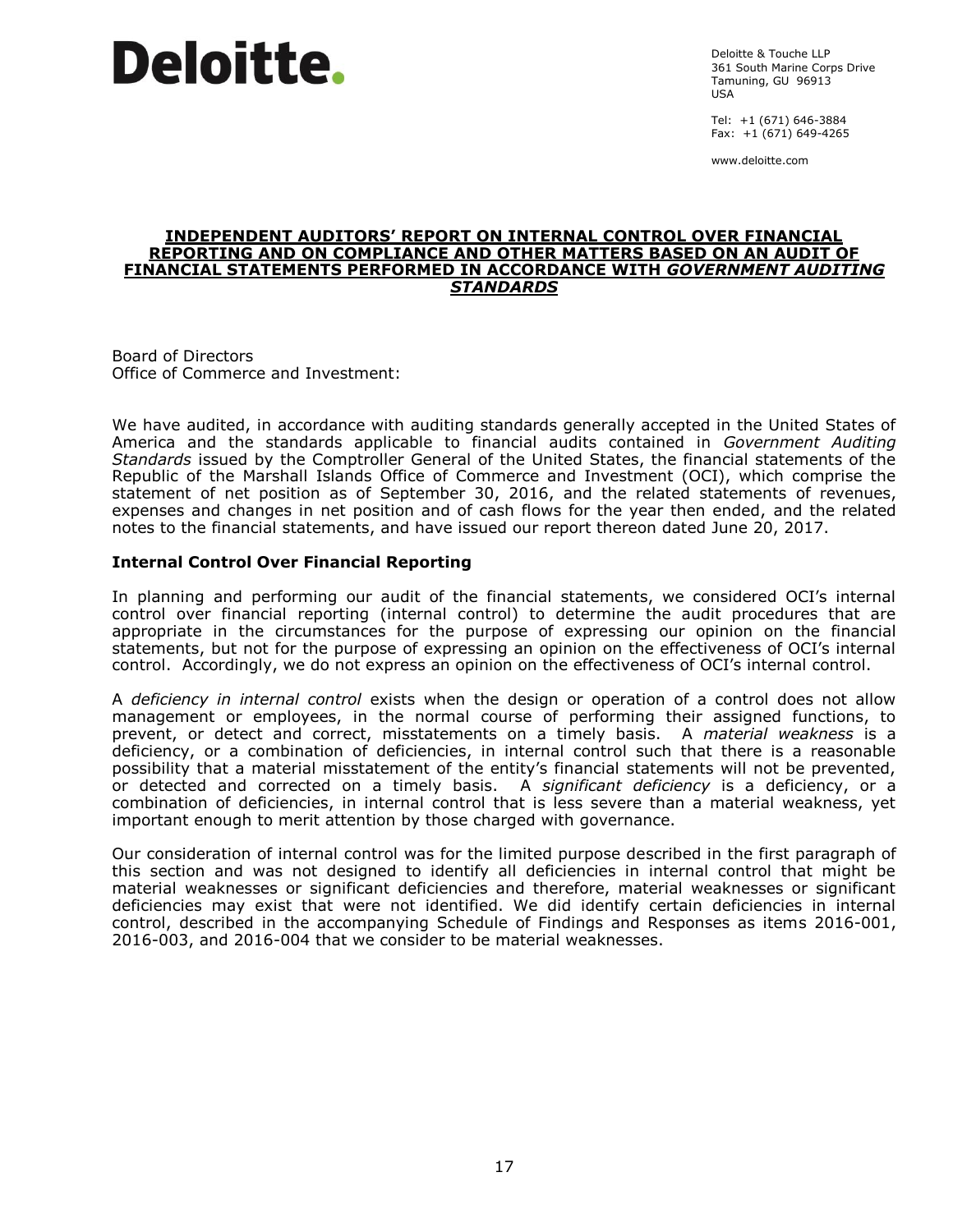# **Deloitte**

# **Compliance and Other Matters**

As part of obtaining reasonable assurance about whether OCI's financial statements are free from material misstatement, we performed tests of its compliance with certain provisions of laws, regulations, contracts, and grant agreements, noncompliance with which could have a direct and material effect on the determination of financial statement amounts. However, providing an opinion on compliance with those provisions was not an objective of our audit, and accordingly, we do not express such an opinion. The results of our tests disclosed instances of noncompliance or other matters that are required to be reported under *Government Auditing Standards* and which are described in the accompanying Schedule of Findings and Responses as item 2016-002.

# **OCI's Response to Findings**

OCI's responses to the findings identified in our audit are described in the accompanying Schedule of Findings and Responses. OCI's responses were not subjected to the auditing procedures applied in the audit of the financial statements and, accordingly, we express no opinion on them.

# **Purpose of this Report**

The purpose of this report is solely to describe the scope of our testing of internal control and compliance and the results of that testing, and not to provide an opinion on the effectiveness of the entity's internal control or on compliance. This report is an integral part of an audit performed in accordance with *Government Auditing Standards* in considering the entity's internal control and compliance. Accordingly, this communication is not suitable for any other purpose.

loite Washell

June 20, 2017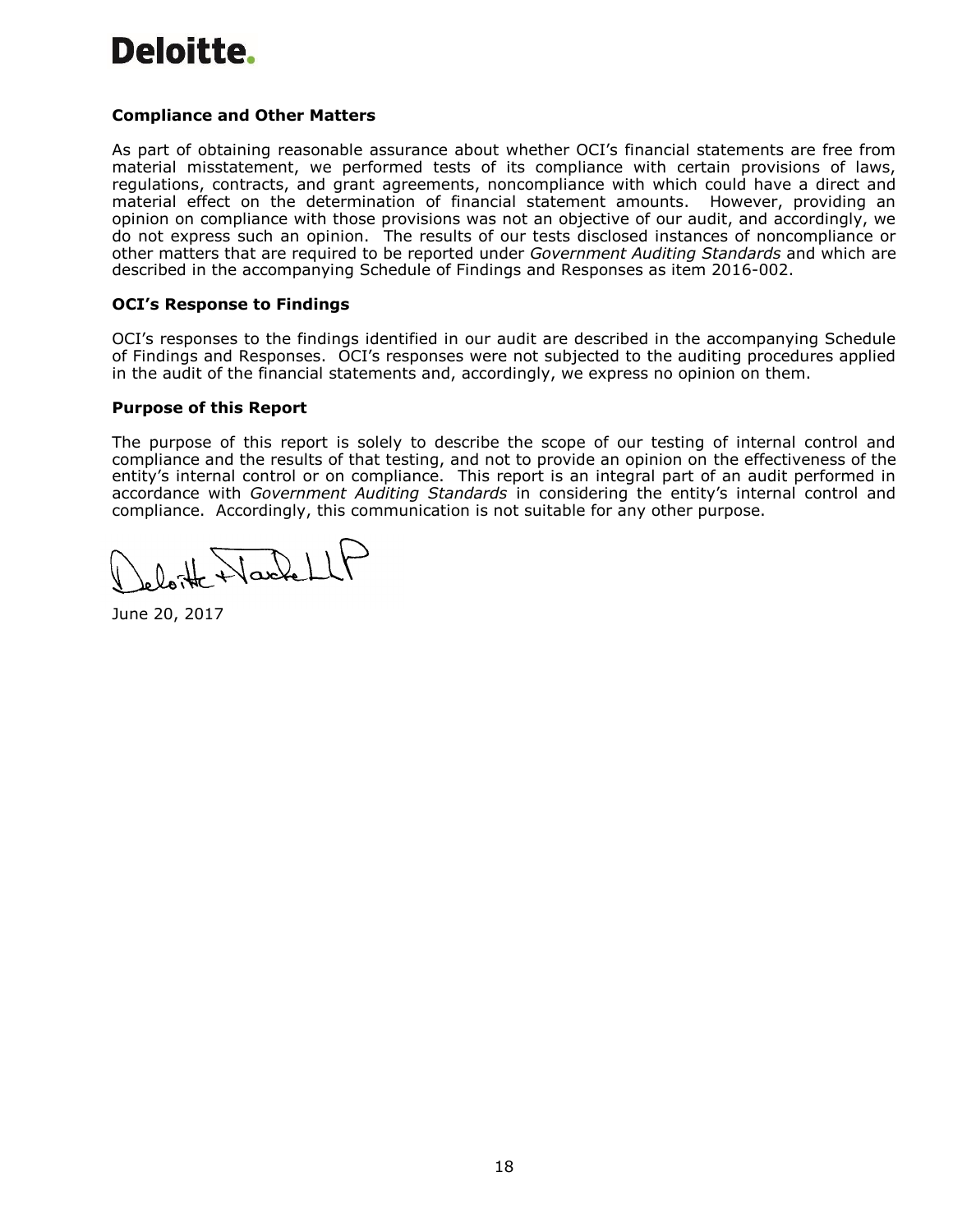Schedule of Findings and Responses Year Ended September 30, 2016

Finding No. 2016-001

#### Journal Vouchers

Criteria: Journal vouchers should be prepared and reviewed by supervisory personnel independent of the preparation process.

Condition: Journal vouchers were not prepared and therefore, such were not reviewed by the Chief Executive Officer (CEO).

Cause: The cause of the above condition is due to the lack of policies and procedures in place governing the review and approval of journal entries.

Effect: The effect of the above condition is the inability to determine the appropriateness of journal entries.

Prior Year Status: The lack of policies and procedures requiring review and approval of journal entries was reported as a finding in the audits of OCI for fiscal years 2014 and 2015.

Recommendation: We recommend that the Office establish policies and procedures in place requiring the review and approval of journal vouchers.

Auditee (OCI Management) Response and Corrective Action Plan: Management has put in place a clear internal process on the Journal voucher where the Officer preparing the Vouchers should know the role he/she is producing and at the same time his/her Supervisor to cross-check before the Manager in charge of Finance approves the Voucher. The final check and approval for the voucher to be executed by the CEO.

In addition to the above process, a monthly report to be produced on monthly basis for the issuing officer where reconciliation to be cross-checked by his/her Manager on monthly basis before the report is reviewed and cross checked by the CEO.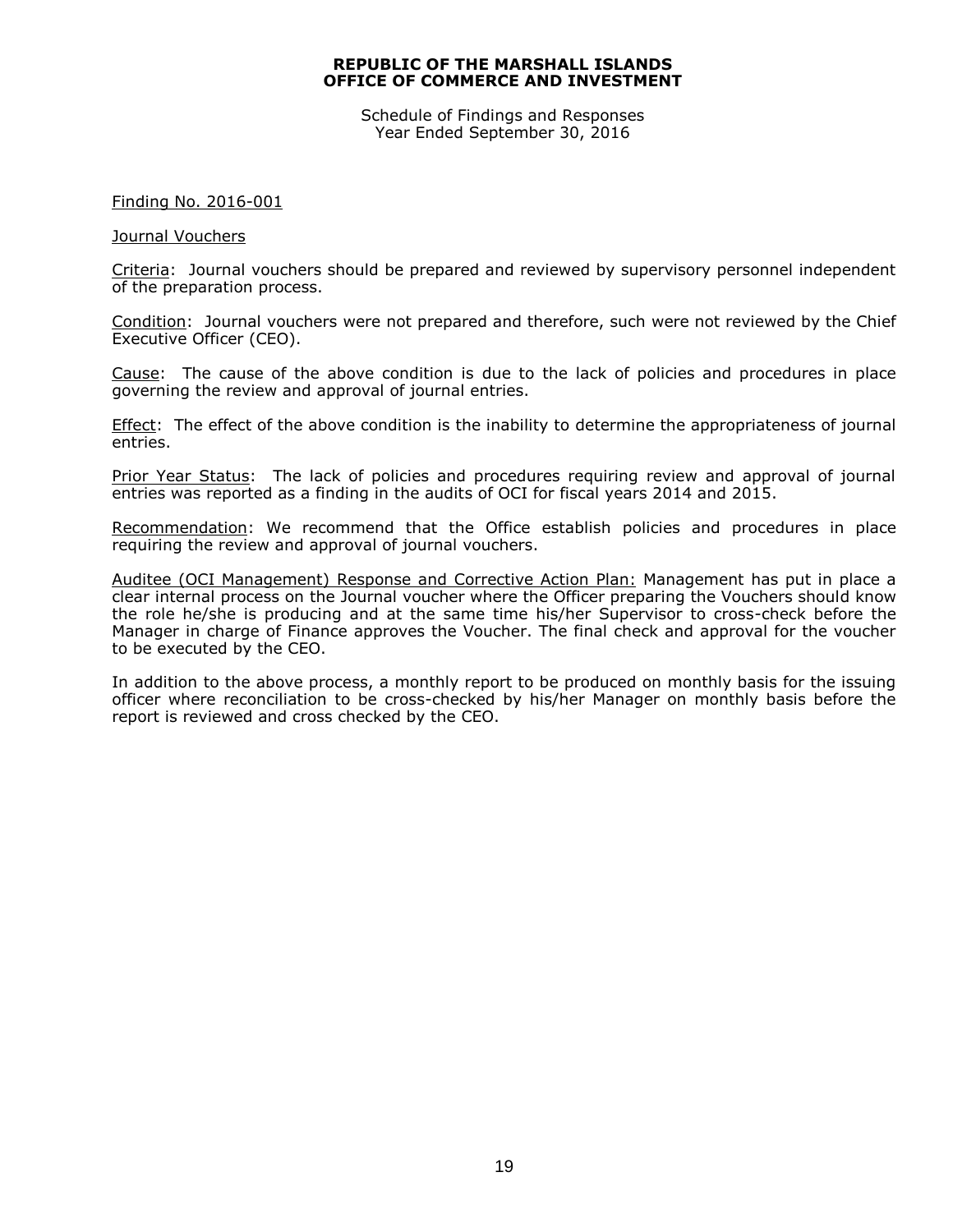Schedule of Findings and Responses, Continued Year Ended September 30, 2016

#### Finding No. 2016-002

Criteria: RepMar's Procurement Code states the following:

- (a) Section 124 unless otherwise authorized by law, all Government contracts shall be awarded by competitive sealed bidding.
- (b) Section 127 procurement of goods and services not exceeding \$25,000 may be made in accordance with small purchase procedures promulgated by RepMar's Policy Office. Small purchase procedures are those relatively simple and informal methods for securing services, supplies, or other property that do not cost more than \$25,000. RepMar's Ministry of Finance has previously declared that if small purchase procedures are used, price or rate quotations shall be obtained from an adequate number of qualified sources.
- (c) Section 128 a contract may be awarded for supply, service, or construction item without completion when it is determined in writing that there is only one source for the required supply, service, or construction item.

Condition: OCI does not have a formal procurement policy requiring documentation indicating the history of procurement to be maintained on file. For the following items, supporting documentation was inadequate to evidence the procurement process:

| Description<br>Date | Amount           |             |
|---------------------|------------------|-------------|
| 10/19/15            | Travel           | 4,765<br>\$ |
| 04/13/16            | Travel           | 4,468<br>\$ |
| 05/25/16            | Travel           | 4,083<br>\$ |
| 06/17/16            | Travel           | 3,524       |
| 09/29/16            | Travel           | 5,503<br>\$ |
| 11/02/15            | Professional fee | 7,413<br>\$ |
| 02/19/16            | Professional fee | 8,750       |
| 03/04/16            | Professional fee | 3,340<br>\$ |
| 07/04/16            | Professional fee | 6,738<br>S  |
| 04/15/16            | Miscellaneous    | 1,915<br>\$ |
| 04/26/16            | Miscellaneous    | 4,000<br>\$ |
| 05/24/16            | Miscellaneous    | 2,100<br>\$ |
| 07/27/16            | Miscellaneous    | 1,600<br>\$ |
|                     |                  |             |

Cause: The cause of the above condition is the lack of adequate internal control policies and procedures requiring documentation of procurement procedures to support compliance with RepMar's Procurement Code.

Effect: The effect of the above condition is noncompliance with RepMar's Procurement Code.

Prior Year Status: The lack of compliance with RepMar's Procurement Code was reported as a finding in the audits of OCI for fiscal years 2014 and 2015.

Recommendation: We recommend that management establish adequate internal control policies and procedures to conform to RepMar's Procurement Code.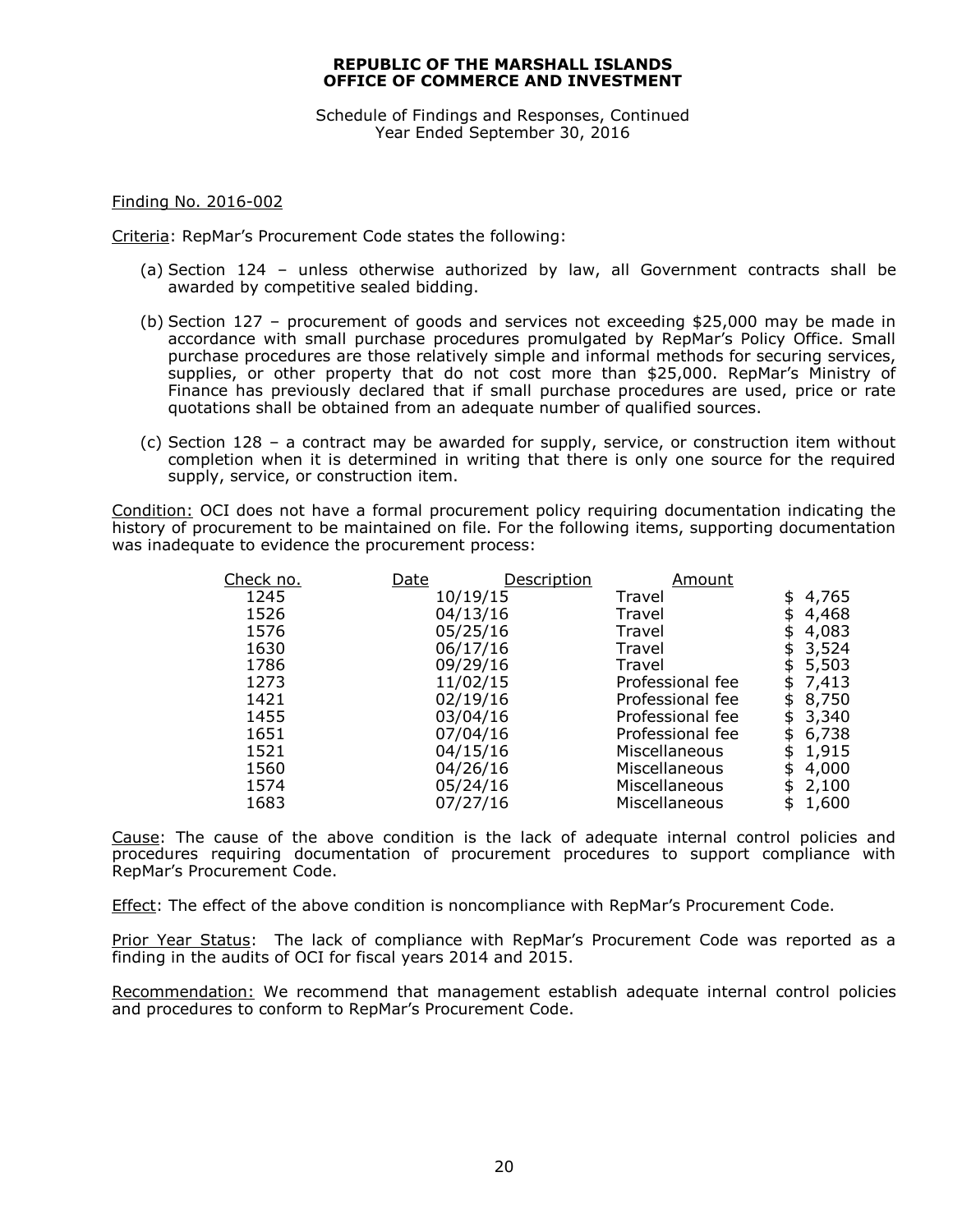Schedule of Findings and Responses, Continued Year Ended September 30, 2016

#### Finding No. 2016-002, Continued

Auditee Response (OCI Management) and Corrective Action Plan: OCI Management had already put in place policies and procedures to conform to RepMar's Procurement process but has not been followed. The internal control policies and procedures should be adhered to by all OCI staff and management. In order that OCI staff do not have any more non-compliance to RepMar's Procurement process, Management will execute the following corrective actions points:

- i) Management will also ensure that copies of the Procurement process & policy will be printed for all staff to have copies;
- ii) At the same time a workshop for all staff will be conducted before end of June, 2017. The workshop will highlight the key corrective measures that should be adopted and abided with;
- iii) For any further support all staff and in case of doubt the Manager in charge of Finance and CEO need to be referred to for clarity and assistance;
- iv) Disciplinary action will be fostered in future negative action by staff for non-compliances to the Procurement process & policy.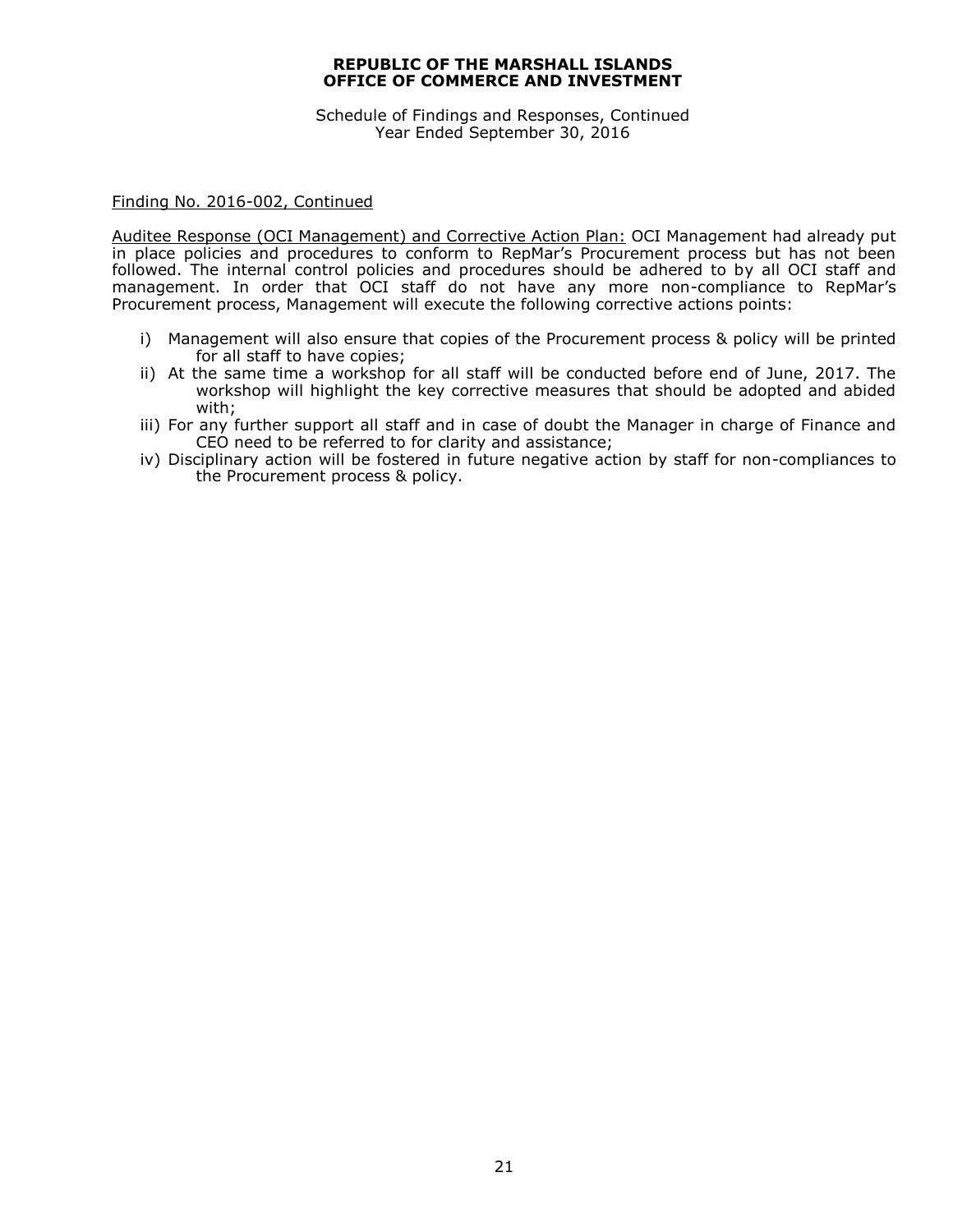Schedule of Findings and Responses, Continued Year Ended September 30, 2016

Finding No. 2016-003

#### Monitoring of Credit Card Transactions

Criteria: Internal control over monitoring of credit card transactions should be established and implemented.

Condition: As of September 30, 2016, OCI did not accrue the outstanding balance on the credit card billing of \$8,330. Further, invoices and receipts were not attached supporting such transactions.

Cause: The cause of the above condition is the lack of internal control policies and procedures over monitoring of credit card transactions.

Effect: The effect of the above condition is potential misstatements of expenses and liabilities being incorrectly accounted for.

Recommendation: We recommend that management require the timely monitoring and recording of credit card transactions and ensure invoices and receipts supporting the transactions are kept in file.

Auditee Response (OCI Management) and Corrective Action Plan: The 'gap" as identified above was one that Management overlooked as it should have been noticed and reported in our monthly financial report. The error or fault has now been reported in our monthly financial report as of May 2017 and will be monitored on monthly basis by Management.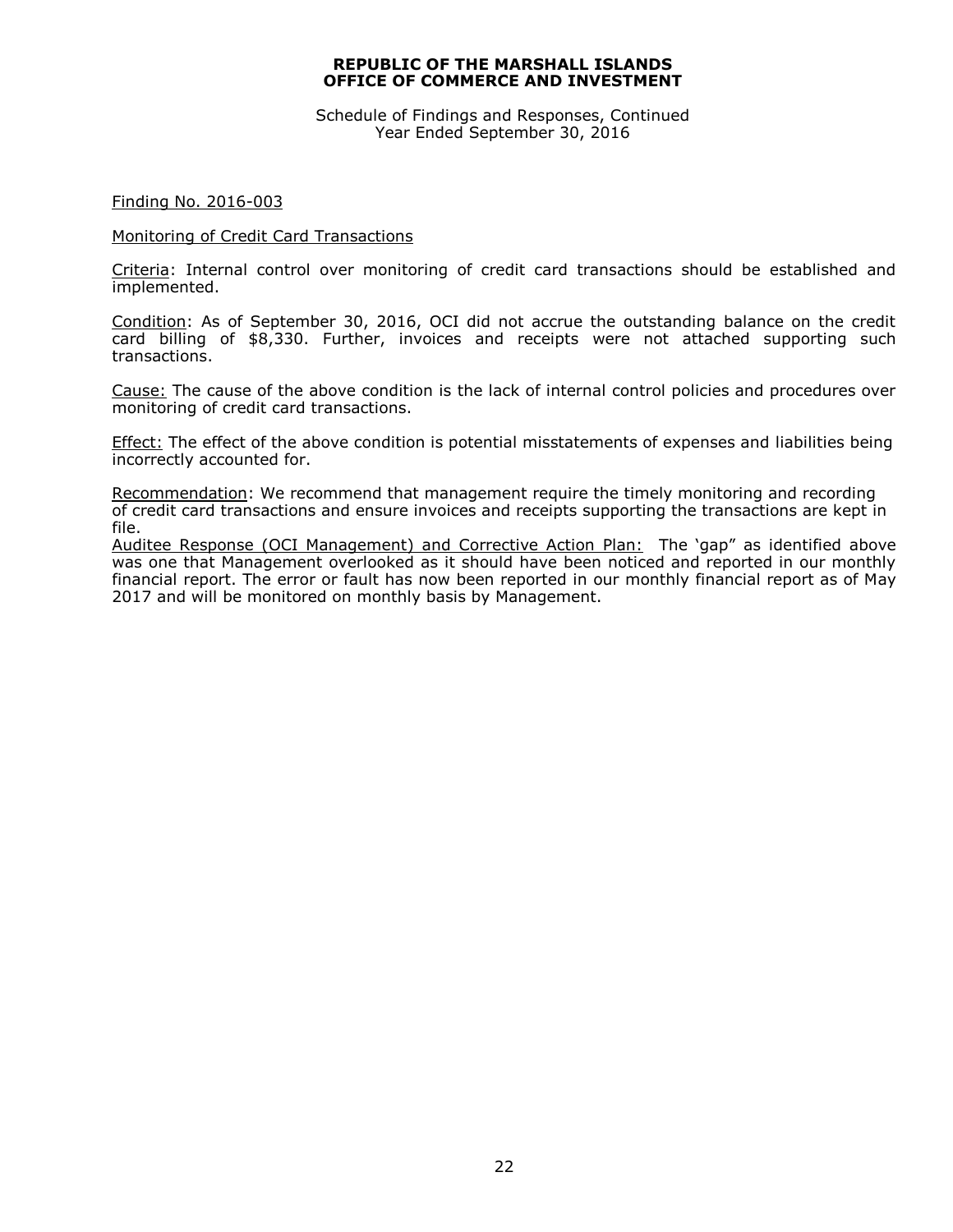Schedule of Findings and Responses, Continued Year Ended September 30, 2016

Finding No. 2016-004

#### Accounts Payable and Payroll Liabilities

Criteria: Accounts payable and payroll liabilities should be reconciled against its subsidiary ledger (SL) and vendor statements. Timely reconciliation of recorded payables and the SL against vendor statements should occur throughout the year.

Condition: At September 30, 2016, OCI did not have a SL for payroll liabilities (GL Code 2200) and that balances was not reconciled.

Cause: The cause of the above condition is due to lack of monitoring invoices and payment against statements throughout the year and lack of policies and procedures requiring period account reconciliation.

Effect: The effect of the above condition is misstatements of accounts payable and accrued liabilities would not be timely detected. The non-accrual of expenses was corrected through proposed audit adjustments.

Recommendation: We recommend that management establish policies and procedures requiring periodic review and reconciliation of liabilities.

Auditee Response (OCI Management) and Corrective Action Plan: Management have established procedures for periodic review of reconciliation of liabilities on monthly basis where Manager in charge of Finance will be assisted by another Manager or CEO to act as the internal auditor of the process.

The SL for payroll liabilities will be reconciled on monthly basis with effect from  $1<sup>st</sup>$  week July 2017 for the month of June and other previous and new months.